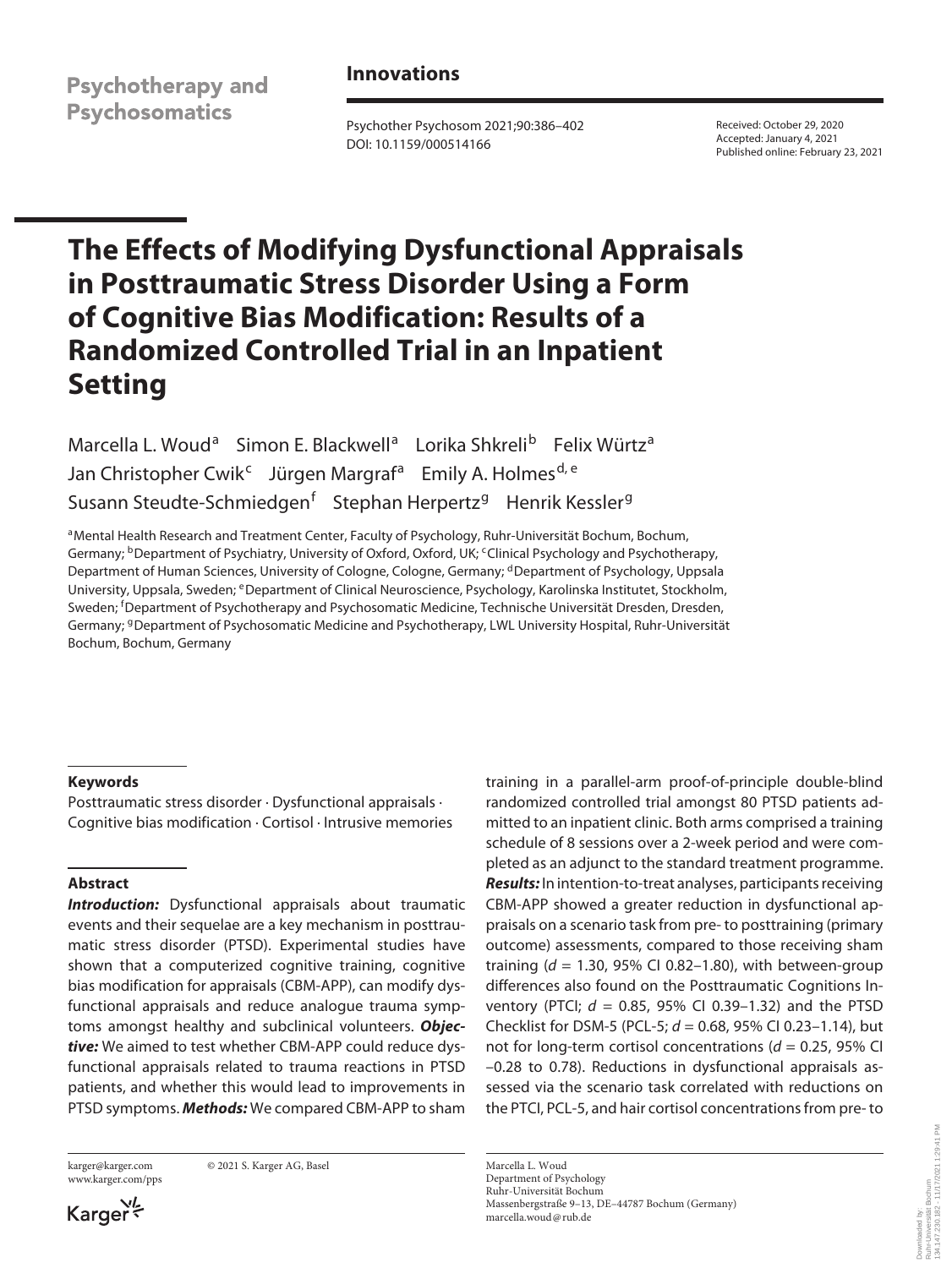posttraining time points. *Conclusions:* Results support dysfunctional appraisals as a modifiable cognitive mechanism, and that their proximal modification transfers to downstream PTSD symptoms. These findings could open new avenues for improving present therapeutic approaches.

© 2021 S. Karger AG, Basel

#### **Introduction**

<span id="page-1-3"></span><span id="page-1-2"></span><span id="page-1-1"></span><span id="page-1-0"></span>The importance of dysfunctional appraisals in posttraumatic stress disorder (PTSD) is acknowledged by their inclusion in the most recent diagnostic criteria [[1\]](#page-14-0). Accordingly, dysfunctional appraisals are increasingly regarded as a core component of PTSD [\[2](#page-14-1), [3\]](#page-14-2), and thus a crucial target both for treatments such as cognitive therapy [\[4\]](#page-14-3) and cognitive processing therapy [\[5](#page-14-4)[–7\]](#page-14-5), and for experimental work seeking to understand the underlying mechanisms [[8](#page-14-6)–[1](#page-14-0)0]. A key assumption of cognitive behavioural theories of PTSD is that the way in which an individual appraises a traumatic event and their own reactions to it plays a central role in the disorder's development and maintenance [\[4,](#page-14-3) [11–1](#page-14-0)[3](#page-14-2)]. That is, dysfunctional appraisals of both trauma symptoms and reactions to the trauma may exacerbate the disorder, leading to increases in symptoms such as intrusive memories. There is a substantial body of research providing convergent evidence that dysfunctional appraisals are correlated with and predictive of PTSD severity, even after controlling for initial symptom levels [\[1](#page-14-0)[4–](#page-14-3)[1](#page-14-0)[8](#page-14-6)]. Further, in the context of cognitive behaviour therapy (CBT) for PTSD, changes in dysfunctional appraisals have been found to predict symptom reduction, and not vice versa [\[1](#page-14-0)[9](#page-14-7)].

<span id="page-1-8"></span><span id="page-1-7"></span><span id="page-1-6"></span><span id="page-1-5"></span><span id="page-1-4"></span>Critically, direct evidence for a potential *causal* influence of appraisals has come primarily from our experimental work on analogue trauma. Using experimental designs, individuals were trained to adopt a benign (adaptive) versus dysfunctional appraisal style by means of computerized cognitive training paradigms developed within the framework of cognitive bias modification (CBM) techniques [\[2](#page-14-1)0, [2](#page-14-1)[1\]](#page-14-0). This appraisal-focused approach was based on the original CBM interpretation training paradigm [\[22\]](#page-14-1), but with one critical change: rather than focusing on ambiguous *stimuli*, the target was the modification of the participants' *own beliefs*/*appraisal*s about their trauma symptoms and reactions to the event. The general hypothesis for our lab-based studies was that the training would not only influence proximal appraisals, but would have downstream effects (i.e., far transfer) to symptoms associated with PTSD. Using distressing film clips (i.e., the trau<span id="page-1-9"></span>ma film paradigm [[2](#page-14-1)[3](#page-14-2)]), we found that inducing a dysfunctional versus benign appraisal style leads to corresponding differences in analogue trauma symptoms, such as fewer intrusive memories and lower levels of intrusion distress [[8,](#page-14-6) [9](#page-14-7)]. The next critical step was to use distressing, autobiographical events, that is, moving to a subclinical sample in the context of trauma. Here, results were similar (e.g., less intrusion distress), further supporting dysfunctional appraisals being an important mechanism [[1](#page-14-0)0].

<span id="page-1-11"></span><span id="page-1-10"></span>To conclude, there is systematic evidence highlighting the role of dysfunctional appraisals as a correlate, predictor, and potential causal factor for trauma-relevant symptoms [\[2](#page-14-1)[4\]](#page-14-3). However, the next critical step is to work with patients with PTSD [[2](#page-14-1)[5](#page-14-4)], that is, to bridge the experimental work manipulating appraisals in the context of analogue trauma with clinical research highlighting appraisals as a key treatment target. Translation of experimental psychopathology research into clinical settings provides the opportunity to test key assumptions about the mechanisms underlying disorders and their treatments, which in turn allows development of more efficient mechanismfocused interventions [[2](#page-14-1)[6](#page-14-8), [2](#page-14-1)[7](#page-14-5)]. Further, if the CBM-APP procedure could modify dysfunctional appraisals within a clinical sample of PTSD patients, and this in turn leads to PTSD symptom reduction, not only would this provide evidence supporting a causal role of appraisals, but would also significantly extend previous research testing appraisals as a correlate and predictor of PTSD symptoms.

<span id="page-1-19"></span><span id="page-1-18"></span><span id="page-1-17"></span><span id="page-1-16"></span><span id="page-1-15"></span><span id="page-1-14"></span><span id="page-1-13"></span><span id="page-1-12"></span>Apart from cognitive dysfunctions, PTSD is also characterized by neuroendocrinological dysregulations [[2](#page-14-1)[8](#page-14-6), [2](#page-14-1)[9\]](#page-14-7). The glucocorticoid hormone cortisol, which is the major end product of the hypothalamic-pituitary-adrenal axis regulating the body's response to stress [\[30](#page-14-2)–[3](#page-14-2)[2](#page-14-1)], has received much attention in the context of PTSD [e.g., 33, [3](#page-14-2)[4\]](#page-14-3). Since cortisol secretion is highly volatile due to, for example, circadian and ultradian rhythmicity [\[33](#page-14-2), [3](#page-14-2)[5\]](#page-14-4), recent studies have started to focus on hair cortisol concentrations (HCC), which serve as a valid and reliable indicator of cumulative cortisol levels reflecting long-term retrospective stress exposure [[3](#page-14-2)[4](#page-14-3)]. In fact, growing evidence highlights the utility of this relatively novel tool to elucidate knowledge on the links between trauma exposure, cortisol dysregulation, and PTSD [[3](#page-14-2)[5](#page-14-4), [3](#page-14-2)[6](#page-14-8)]. For example, lower HCC were related to the experience of multiple events, as well as an increased severity of intrusions [\[3](#page-14-2)[7\]](#page-14-5) and childhood adversity [[3](#page-14-2)[8](#page-14-6)]. However, the extent to which dysfunctional appraisals may contribute to longterm cortisol changes reflected in hair is unclear, and experimentally manipulating such appraisals within a clinical sample provides an opportunity to investigate this.

Downloaded by:<br>Ruhr-Universität Bochum<br>134,147,230,182 - 11/17/2021 1:29:41 PM 134.147.230.182 - 11/17/2021 1:29:41 PMRuhr-Universität Bochum Downloaded by: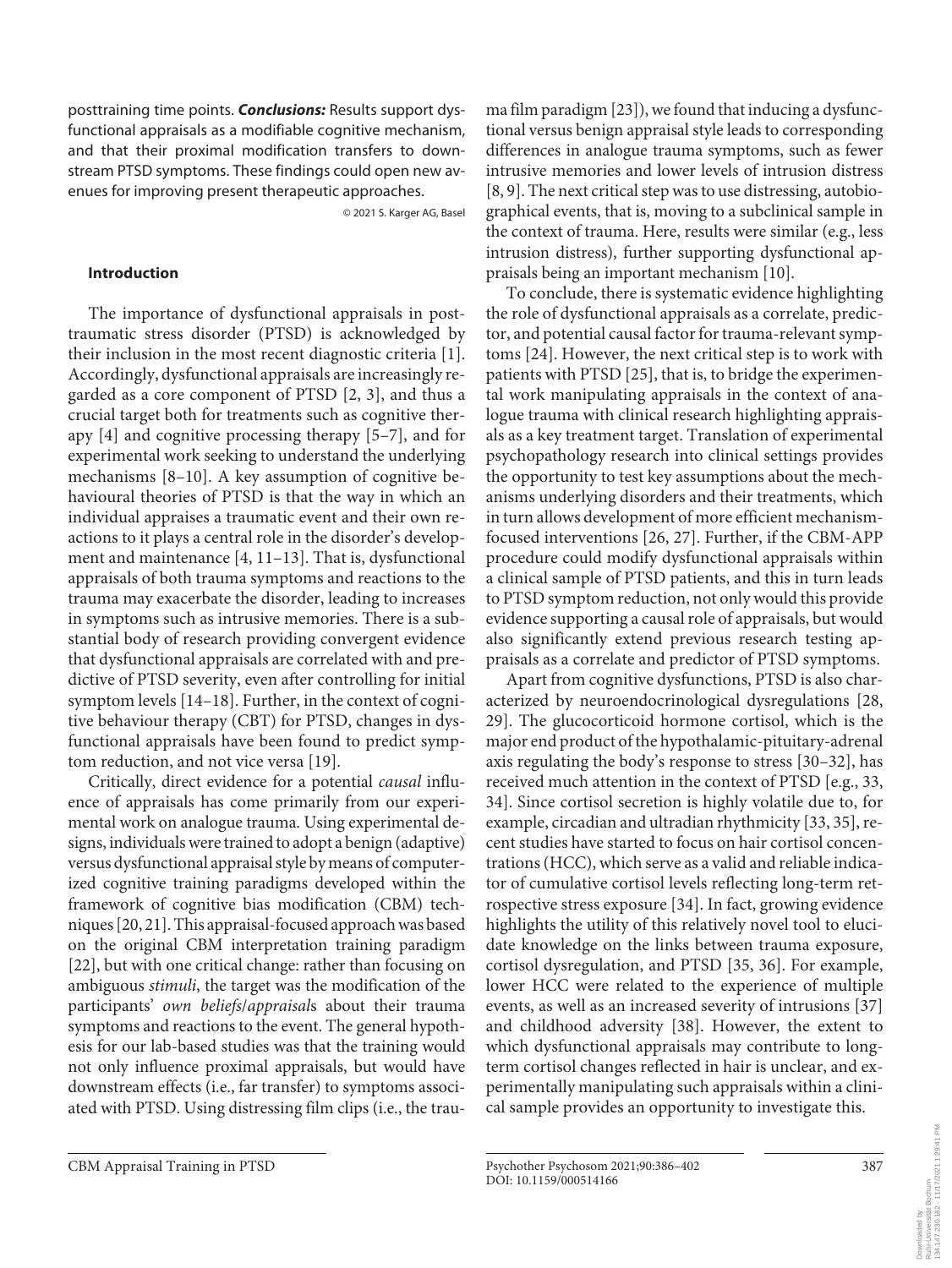<span id="page-2-0"></span>The present study examined whether it is possible to modify dysfunctional appraisals about trauma and associated reactions using CBM-APP in a clinical sample of PTSD patients and whether manipulating such appraisals has downstream effects on symptoms of PTSD and other outcomes such as HCC. We therefore carried out a randomized controlled trial (RCT), recruiting participants from a specialist inpatient clinic for PTSD [\[3](#page-14-2)[9\]](#page-14-7). Participants completed 8 sessions of CBM-APP or a sham training control condition, the Peripheral Vision Task (PVT), over a 2-week period as an adjunct to their inpatient treatment. The PVT had previously been used as a control condition in depression research [[4](#page-14-3)0], and we used it as a psychological "attention placebo" [[4](#page-14-3)[1](#page-14-0), [4](#page-14-3)[2](#page-14-1)] or "non-specific factors component" [\[4](#page-14-3)[3\]](#page-14-2) condition, controlling for non-specific aspects of the intervention (e.g., cognitive engagement in a task requiring concentration) but containing none of its putative "active ingredients" (e.g., training functional appraisals). We included follow-up assessments up to 3 months after discharge to investigate longevity of training effects.

<span id="page-2-3"></span><span id="page-2-2"></span><span id="page-2-1"></span>The study's primary aim was to test whether CBM-APP, compared to the control condition, could successfully reduce dysfunctional appraisals, operationalized via a scenario-based approach assessing idiosyncratic, trauma-relevant appraisals [[44](#page-14-3)]. A secondary aim was to test whether the effects of CBM-APP on appraisals would generalize to another measure of dysfunctional appraisals, the Posttraumatic Cognitions Inventory (PTCI) [\[1](#page-14-0)[7\]](#page-14-5). We also sought to examine downstream effects of whether modifying dysfunctional appraisals would lead to reductions in symptoms of PTSD (e.g., assessed via the PTSD Checklist for DSM-5 (PCL-5) [\[4](#page-14-3)[5,](#page-14-4) [4](#page-14-3)[6\]](#page-14-8)). We further aimed to test whether the effects of CBM-APP would generalize to a long-term biological stress marker, hair cortisol. Exploratory correlational and mediation analyses were conducted to better understand associated mechanisms underlying the training effects. Finally, we also collected data about acceptability of the CBM-APP and control training.

#### <span id="page-2-4"></span>**Materials and Methods**

#### *Design, Power Analyses, and Study Setting*

The study was a randomized controlled superiority trial with 2 parallel arms, comparing Cognitive Bias Modification for Appraisals (CBM-APP) to a sham training control condition, the PVT. The trial was prospectively registered (clinicaltrials.gov identifier NCT02687555), and a protocol paper was published [[3](#page-14-2)[9\]](#page-14-7). Ethical approval was provided by the ethics committee for the Faculty of Psychology, Ruhr-Universität Bochum (approval No.: 204), and the ethics committee for the Faculty of Medicine, Ruhr-Universität Bochum (approval No.: 15-5477). All participants provided written and informed consent.

<span id="page-2-5"></span>A total sample size of  $n = 80$  (i.e.,  $n = 40$  per condition) was determined via an a priori power analysis: we aimed to have 80% power to detect a between-group effect of *d* = 0.70 on our primary outcome at  $p < 0.05$ , allowing for up to 15% attrition. This was informed by a prior meta-analysis [[4](#page-14-3)[7\]](#page-14-5), which reported a betweengroup effect size of  $g = 0.81$  for the effect of CBM on dysfunctional interpretations. We took a more conservative estimate of the effect of our training on dysfunctional appraisals of *d* = 0.70. Recruitment stopped when the target sample size was reached.

The study was conducted in the inpatient ward of the Department of Psychosomatic Medicine and Psychotherapy, LWL-University Clinic of Ruhr-Universität Bochum, Germany. This clinic has a specialist inpatient unit providing multimodal treatment for PTSD. Treatment lasts about 8 weeks, and each week includes 1 session of individual CBT, 3 sessions of trauma group therapy, 2 sessions of trauma stabilization group therapy, 2 sessions of kinesitherapy, 2 sessions of art therapy, physiotherapy, clinical rounds, and daily short sessions with a nurse. All patients received this same standard inpatient treatment programme. Patients started CBM-APP or the PVT approximately 2 weeks after admission to the clinic, at which point their standard therapeutic interventions had already begun.

#### *Eligibility Criteria*

<span id="page-2-6"></span>Eligible participants were those aged 18–60 years, male or female, fluent in German, motivated and willing to take part in the study, and with a primary diagnosis of PTSD according to the criteria of both the International Classification of Diseases (ICD-10 F43.1) and the DSM-5. PTSD diagnosis was confirmed via a structured clinical interview, the Clinician Administered PTSD Scale for DSM-5 (CAPS-5) [\[4](#page-14-3)[8](#page-14-6), [4](#page-14-3)[9](#page-14-7)]. Exclusion criteria as reported in the protocol paper [[3](#page-14-2)[9](#page-14-7)] were experiencing active suicidal thoughts or intentions, substance abuse/substance dependence currently or in the past 6 months, a past or present psychotic disorder, learning disability/intellectual impairment and red-green colour blindness or non-corrected vision impairment (required since the control condition, the PVT, required participants to discriminate coloured stimuli).

#### *Interventions*

Cognitive Bias Modification-Appraisal

The CBM-APP was a computerized training procedure targeting dysfunctional appraisals about trauma and associated reactions, adapted from previous laboratory-based studies [[8](#page-14-6)[–10](#page-14-0)]. Whereas previous studies had used the PTCI Self subscale [\[1](#page-14-0)[7](#page-14-5)] to generate training sentences, the present study used all scales, that is, Self, World, Self-Blame, in order to train a heterogeneous set of functional appraisals. The Self subscale was used to produce 2 types of sentences [\[44\]](#page-14-3), that is, sentences describing appraisals to the Self and related to the evaluation of specific symptoms. However, in line with previous studies, roughly two thirds of the training sentences targeted appraisals of the Self (see online suppl. material [see www.karger.com/doi/10.1159/000514166 for all online suppl. material] for more detailed information and example scenarios). During training, participants were instructed to read the sentence and then to proceed via pressing the spacebar. Next, a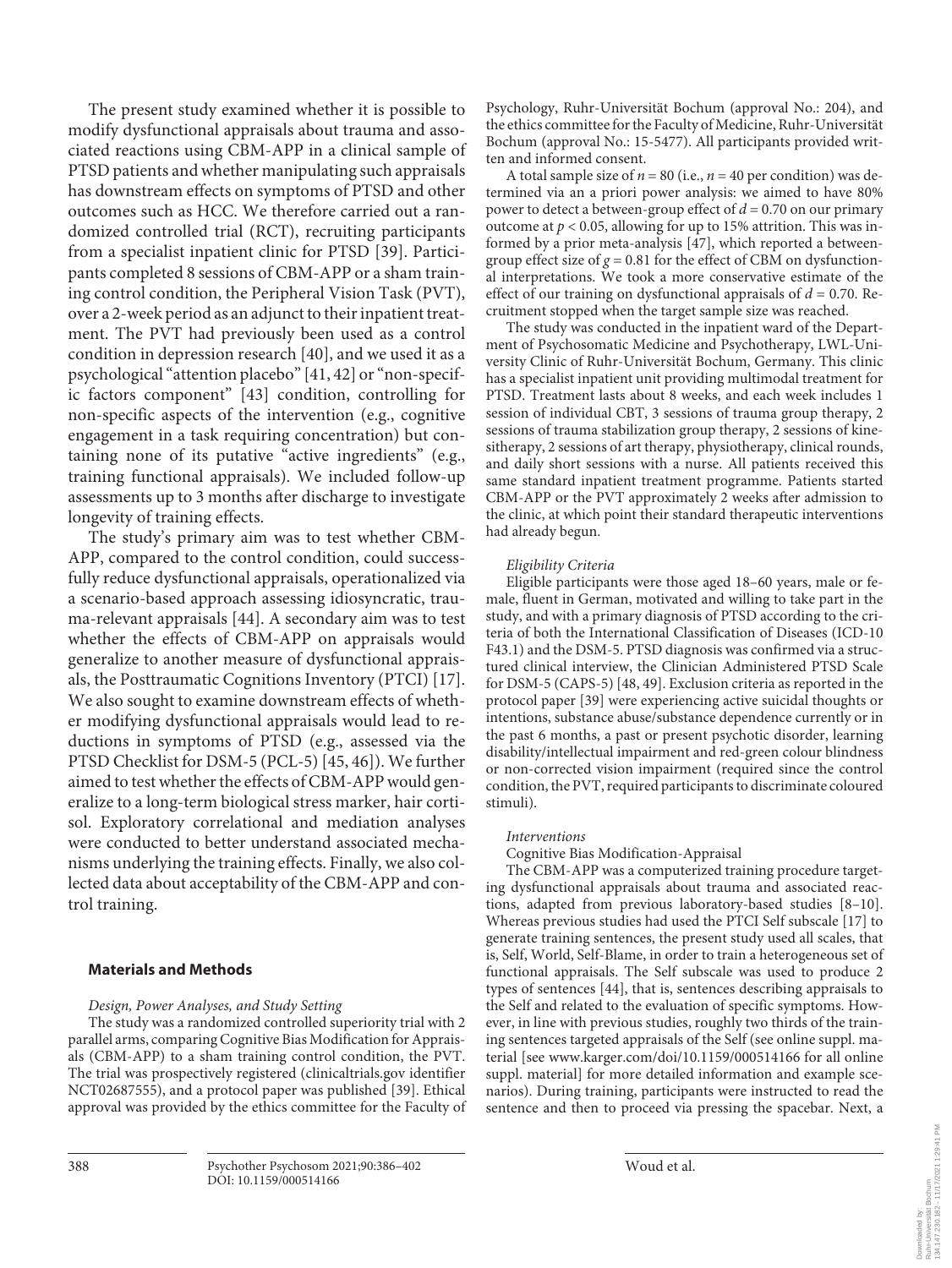word fragment appeared on the screen, and it was the participants' task to complete it by pressing its first missing letter. All word fragments were positive, and completing them thus resolved the sentence's ambiguity in a functional/positive manner. The training only continued to the next sentence if a correct response was entered. To ensure the sentences' contents were processed adequately, several sentences were followed by a short comprehension question using a yes/no answering format. To facilitate participants' engagement, the training sentences were designed to gradually become more positive over the course of the intervention. Each training session included 66 trauma-related sentences and 15 neutral non-trauma-related fillers and lasted for approximately 20 min. For further details, see the online supplementary material.

#### Peripheral Vision Task

The PVT was adapted from a previous study [\[40](#page-14-3)]. During the PVT, participants were presented with 15 small grey circles arranged in a large circle on the computer screen. A fixation cross was presented in the center of this larger circle, and participants were instructed to keep their eyes on the fixation cross while also paying attention to the small circles. At the beginning of each trial, one of the outer 15 circles was highlighted with a white frame to indicate the starting position of the trial. Afterwards, participants heard several beeps, with number of beeps differing randomly per trial (ranging from 1 to 9 beeps). Participants were instructed to shift their peripheral vision one small circle further every time they heard a beep. A trial ended via presentation of a higher pitched beep. Simultaneously, the small circles turned from grey to a variety of different colours, and participants were asked to indicate the colour of the circle on which their attention had ended. After each trial, participants were provided with feedback as to whether or not their answer was correct. The difficulty of the PVT was designed to be adaptive to the participants' performance. That is, after 4 consecutive correct answers, 1 additional small circle appeared, and the circles became smaller in size. Conversely, after 4 consecutive errors, one small circle disappeared, and the size of the circles increased. Each training session included 96 trials and, matching the CBM-APP training, lasted approximately 20 min. For further details, see the online supplementary material.

#### *Measurements*

#### Measurement Schedule

Assessments took place at the following time points: baseline, midintervention (approx. 1 week after baseline), after the intervention (approx. 2 weeks after baseline), end of inpatient admission (approx. 6 weeks after baseline), 6 weeks after discharge, and 3 months after discharge [see [3](#page-14-2)[9,](#page-14-7) for a more detailed overview]. Assessments were conducted at the LWL clinic except for the postdischarge measures, which the patients completed from home and returned by post.

#### *Primary Outcome*

Dysfunctional Appraisals Assessed via a Scenario Task

<span id="page-3-1"></span>The primary outcome was dysfunctional appraisals at postintervention assessment relative to the pretraining one as measured by a scenario task [\[44\]](#page-14-3); for a similar approach, see de Kleine et al. [[5](#page-14-4)0]. Participants were given a paper and pencil booklet containing 10 ambiguous, open-ended, trauma-related scenarios, based on items of the PTCI, and 4 ambiguous non-trauma-related filler scenarios (see online suppl. material for examples). Participants were

instructed to complete each scenario by writing down the first spontaneous ending that came to mind. Each booklet yielded a dysfunctional appraisal score operationalized as the total number of endings classed as dysfunctional appraisals divided by the total number of codable endings (as in Woud et al. [\[44](#page-14-3)]). As such, higher scores indicate a higher proportion of dysfunctional appraisals (see online suppl. material for more details about the coders' training and coding rules). Endings provided by participants were rated by 2 external coders not otherwise involved in the data analyses and blind to participant condition. Raters first coded whether the ending was an appraisal and second whether or not this appraisal was dysfunctional (both using a yes  $= 1$  vs. no  $= 0$  format). Raters first coded all scenario endings independently, and then met to discuss their coding and generate a final consensus score (where  $1 =$  dysfunctional appraisal,  $0 =$  not a dysfunctional appraisal) used in analyses<sup>1</sup>. Disagreements were resolved via discussion with the first author (M.L.W.). There was 96.82% agreement between the 2 raters for dysfunctionality, Cohen's  $\kappa = 0.94$  (95% CI 0.92-0.96). The split-half reliability of the consensus score was low at the pretraining time point: split-half reliability = 0.39 (95% CI 0.12–0.58) and good at the posttraining one: split-half reliability =  $0.87$  (95%) CI 0.80–0.91).

#### *Secondary Outcomes*

Dysfunctional Appraisals over the Course of the Study The scenario task was also used at midtraining, at the end of admission, at 6-week and at 3-month follow-ups. Similar to the CBM-APP training, the scenarios were designed to gradually become more positively interpretable over the course of the study.

#### Posttraumatic Cognitions (PTCI)

<span id="page-3-2"></span>To test for generalization effects to another measure of dysfunctional appraisals, the German translation of the PTCI was used [[1](#page-14-0)[7,](#page-14-5) [5](#page-14-4)[1\]](#page-14-0). The PTCI consists of 33 trauma-related appraisals for which participants are instructed to rate their level of agreement in relation to the previous week on a 7-point scale ranging from 1 (totally disagree) to 7 (totally agree). The PTCI includes 3 subscales: appraisals related to the Self, the World, and Self-Blame. Previous studies reported excellent reliability for the full scale [\[1](#page-14-0)[7](#page-14-5)] and Cronbach's α in our sample was 0.80 (95% CI 0.73–0.86) at the pretraining and  $\alpha$  = 0.95 (95% CI 0.94–0.97) at the posttraining assessments. The PTCI was administered at pretraining, midtraining, posttraining, at the end of admission, as well as at 6-week and 3-month follow-ups.

<span id="page-3-0"></span>We followed the scoring procedure developed in our preliminary validation study [[44\]](#page-14-3) which was completed while this trial was ongoing. However, we note that our protocol only indicated a  $1 =$  dysfunctional appraisal versus 0 = not a dysfunctional appraisal (there termed trauma-relevant interpretation vs. non-trauma-relevant interpretation, respectively) coding scheme and did not specify the 2-part process (i.e., coding first as an appraisal, then dysfunctional or not) used to arrive at this coding. Further, the protocol reported that a sum score rather than proportion score would be calculated. Given the small number of uncodable endings (14 in total across all endings provided by all participants across all time points), use of a proportion versus a sum score would make no meaningful difference to the results. Hence, we chose to use the scoring presented in the validation study, which we would see as preferable and the standard to be used in future.

CBM Appraisal Training in PTSD Psychother Psychosom 2021;90:386–402 389 DOI: 10.1159/000514166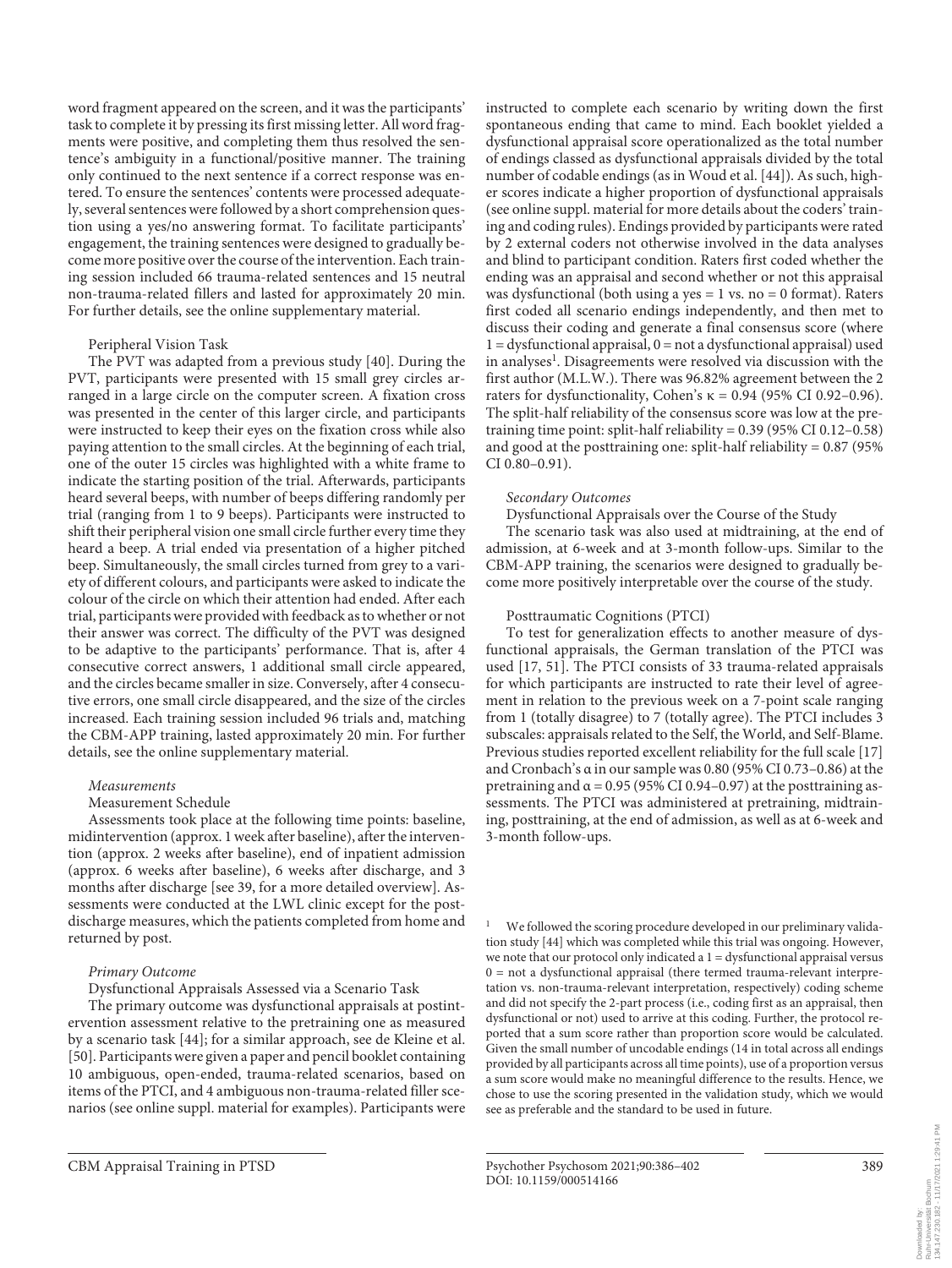Symptoms of PTSD (PCL-5)

Symptoms of PTSD were assessed via the German translation of the PTSD checklist for DSM-5 (PCL-5) [[4](#page-14-3)[5,](#page-14-4) [4](#page-14-3)[6](#page-14-8)]. The PCL-5 is a 20-item checklist assessing PTSD symptoms in accordance with the DSM-5 criteria. The scale consists of 4 subscales, reflecting the 4 symptom clusters in DSM-5, that is, re-experiencing, avoidance, negative cognitions and mood, and hyperarousal. Each item represents a PTSD symptom, and participants are instructed to rate how strongly they experienced each symptom during the previous week, using a 5-point Likert scale ranging from 0 (not at all) to 4 (strongly). Previous studies reported good psychometric properties of the German translation [[4](#page-14-3)[6\]](#page-14-8) and Cronbach's α in our sample was 0.76 (95% CI 0.69–0.84) at pretraining and  $\alpha$  = 0.85 (95% CI 0.80–0.90) at posttraining assessments. The PCL-5 was administered at pretraining, midtraining, posttraining, at the end of admission, as well as at 6-week and 3-month follow-ups. For reliability indices of further time points of assessment, see the online supplementary material.

## Hair Cortisol Concentrations

<span id="page-4-1"></span><span id="page-4-0"></span>HCC were determined in the first scalp-near 3-cm hair segment following the published liquid chromatography tandem mass spectrometry protocol [[5](#page-14-4)[2\]](#page-14-1). Assuming a hair growth rate of 1 cm per month [\[5](#page-14-4)[3\]](#page-14-2), these hair segments reflect integrated cortisol levels over the 3-month period prior to hair sampling. Hair sampling took place at baseline, at the end of admission, and at the 3-month follow-up (for more details see the online suppl. material).

Details of further secondary outcomes and other measures can be found in the online supplementary material.

## *Other Measures*

<span id="page-4-2"></span>Credibility/Expectancy Questionnaire

The Credibility/Expectancy Questionnaire (CEQ) [\[5](#page-14-4)[4](#page-14-3), [55\]](#page-14-4) comprises 3 questions asking participants' views of the credibility of an intervention, and 3 questions asking to what extent they expect their symptoms to improve (answered on a 10-point rating scale ranging from 1 "not at all" to 9 "very strongly"/10-point scale ranging from 0 to 100%). The CEQ was administered at the first training session after randomization, after the task had been explained to the participants, and before the first training session started.

# Feedback Questionnaire

Participants were asked to provide feedback on the study and the intervention they had received using a questionnaire that was sent via post, together with the 3-month follow-up material. Participants were asked to rate how satisfied they were with the training, whether they would recommend it to a friend, whether they would try it again, and whether they felt that it had a positive impact on (i) their mood, (ii) their thoughts, and (iii) their behaviour, using a 9-point Likert scale ranging from 1 to 9, with higher values indicating a more positive evaluation of the training (see online suppl. material for additional questions).

# Adverse Events

Adverse events were recorded by trial researchers using an adverse event checklist. During and after trial completion, the relationship to the study intervention was rated by the trial management group (M.L.W., H.K., J.C.C., and S.E.B.) from "unrelated" to "definitely related" for each recorded adverse event. Adverse events were predefined as suicidal ideation (indicated by BDI-II item 9 score of ≥2 or score ≥2 on the suicide ideation item on the intrusion questionnaire; see the online suppl. material), self-harm (indicated by a score  $\geq 2$  on the self-harm item on the intrusion questionnaire, confirmed by clinical assessment), worsening of PTSD symptoms (i.e., reliable deterioration [[4](#page-14-3)[2\]](#page-14-1), indicated by a significant increase in the PCL-5 score from baseline to the end of admission assessment using a "reliable change index" [[5](#page-14-4)[6\]](#page-14-8)), discontinuing inpatient treatment against medical advice, study termination due to negative effects on recovery, and/or readmission to the inpatient unit during the follow-up period of the study.

# <span id="page-4-3"></span>Randomization and Blinding

Participants were randomly allocated to CBM-APP or PVT in a 1:1 ratio, with randomization stratified by total scores on the PTCI [\[1](#page-14-0)[7](#page-14-5)], using 2 strata derived from data obtained during piloting of study procedures in the study setting  $($ <165 vs. ≥165). The allocation sequence was generated by a researcher not involved in the study using a true randomization process (https://www. random.org). The study was double-blind (participants and outcome assessors). Lapses of blinding were recorded in a study log. To facilitate participant blinding (i.e., as to whether they were in an "active" or "sham" training condition), the study information did not specifically mention training appraisals but rather explained the study in terms of training concentration, using either words (CBM-APP) or visual patterns (PVT; for more details of randomization and blinding, see the online suppl. material).

## *Statistical Analyses*

<span id="page-4-7"></span><span id="page-4-6"></span><span id="page-4-5"></span><span id="page-4-4"></span>The primary analysis was conducted as intention to treat, including all participants randomized to a condition (with the exception of cortisol data, see below); secondary analyses were conducted as both intention to treat and per protocol. The per-protocol sample was defined as participants who provided complete outcome data for the relevant measure and who completed at least 4 out of the 8 training sessions. Efficacy analyses were conducted using mixed models, which were fitted across all time points using the R package "nlme" [[5](#page-14-4)[7](#page-14-5)], using maximum likelihood estimation and an AR1 covariance structure. Between-group contrasts (change from baseline) at each time point were derived from the mixed models. Effect sizes were estimated as a form of Cohen's *d*, dividing estimated mean differences derived from the mixed models by observed SD. For between-group effect sizes, the SD of the relevant change score (from baseline) was used, and for withingroup effect sizes the pooled SD of scores at baseline and the relevant time point were used. The Hedges' *g* correction for sample size was applied, and 95% CIs were calculated using the R package "MBESS" [\[5](#page-14-4)[8](#page-14-6)]. Cohen's κ and reliability indices for the scenario task and all questionnaire measures were computed using the R package "psych" [\[5](#page-14-4)[9](#page-14-7)]. For the analyses of the HCC, log transformations were applied to reduce skewness. Participants using glucocorticoid-containing medications over the course of the study, which would confound interpretation of their cortisol data [\[60](#page-14-8)], were excluded from these analyses ( $n = 3$  CBM-APP group,  $n = 2$ in the control group), as were data points with outlying values of >3 SD from the mean (before training: *n* = 1 in CBM-APP group; before discharge:  $n = 2$  in the CBM-APP group). We note that although such exclusions are standard in cortisol analyses, they had not been prespecified in our written protocol. In exploratory anal-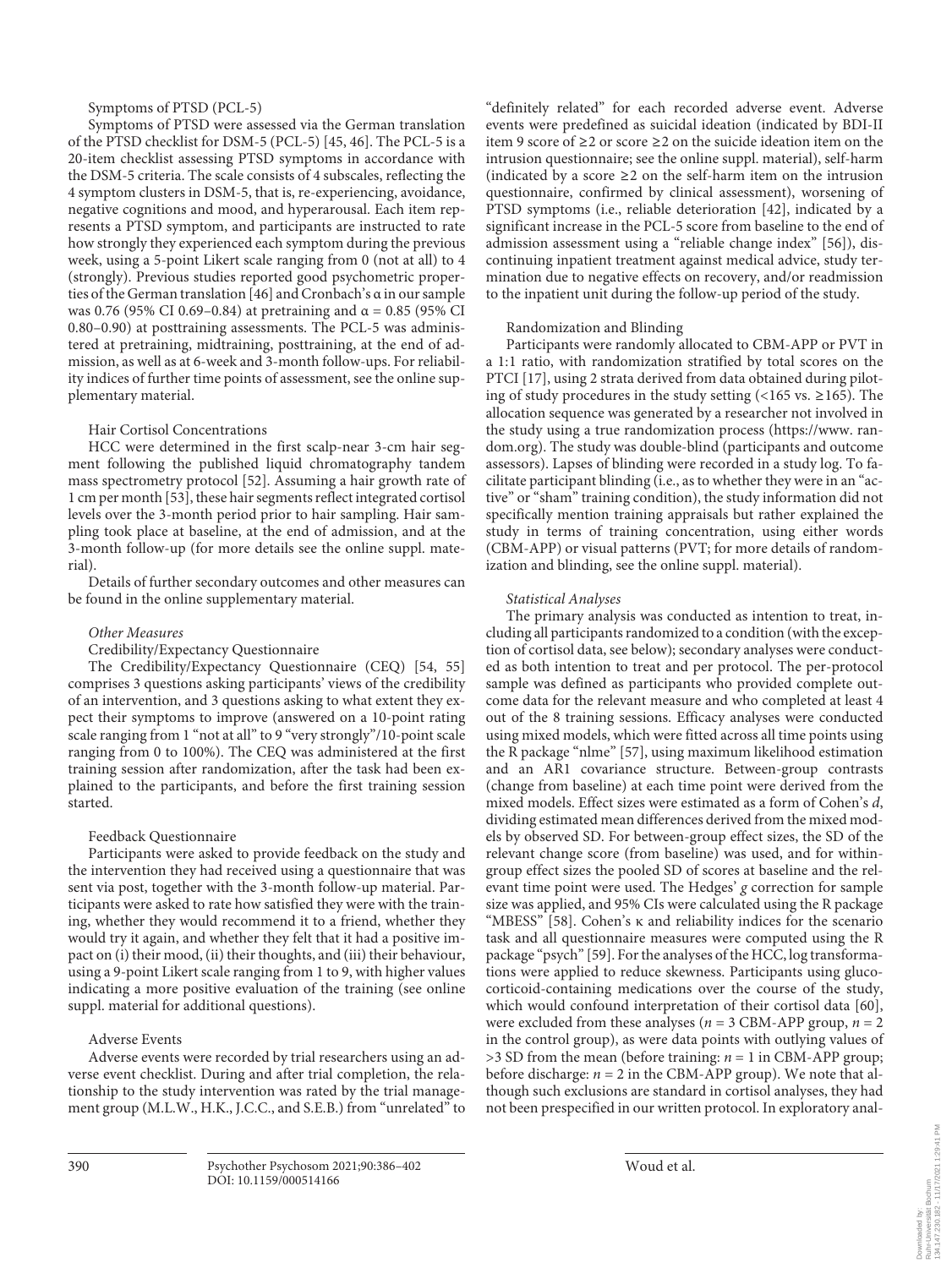

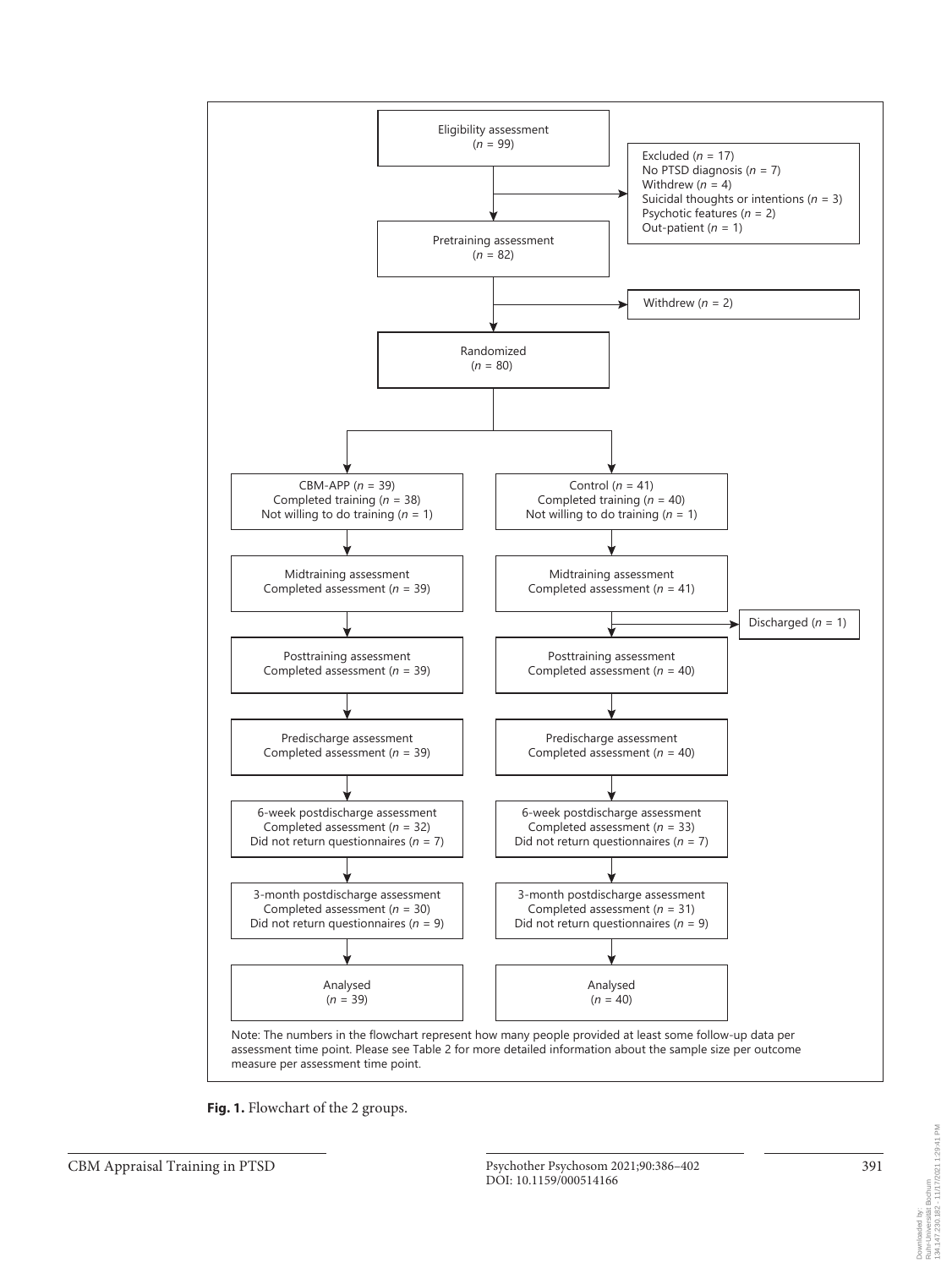|                                          | <b>CBM</b>    | Control       |
|------------------------------------------|---------------|---------------|
| Sociodemographic measures                |               |               |
| Gender female, n (%)                     | 36 (92.3)     | 34 (82.9)     |
| Mean age (SD), years                     | 42.41 (12.42) | 39.05 (12.45) |
| Marital status, $n$ (%)                  |               |               |
| Single                                   | 16(41)        | 15(36.6)      |
| Married/civil partnership                | 14 (35.9)     | 15(36.6)      |
| Not living with partner                  | 1(2.6)        | 4(9.8)        |
| Divorced/revoked civil partnership       | 8(20.5)       | 7(17.1)       |
| Children, $n$ $(\%)$                     | 17(43.6)      | 20(48.8)      |
| Migration background, n (%)              | 6(15.4)       | 4(9.8)        |
| Native German speaker, n (%)             | 35 (89.7)     | 38 (92.7)     |
| Education level, $n$ (%)                 |               |               |
| Low                                      | 8 (20.51)     | 9(21.95)      |
| Middle                                   | 22 (56.41)    | 28 (68.29)    |
| High                                     | 7 (17.95)     | 2(4.88)       |
| Missing                                  | 2(5.13)       | 2(4.88)       |
| Employment, $n$ (%)                      |               |               |
| Student                                  | 2(5.13)       | 4(9.76)       |
| Employed                                 | 35 (89.74)    | 34 (82.93)    |
| Not employed                             | 2(5.13)       | 3(7.32)       |
|                                          |               |               |
| Index trauma CAPS-5                      |               |               |
| Experienced, $n$ (%)                     |               |               |
| Sexual violence                          | 20 (51.28)    | 25(60.98)     |
| Non-sexual violence                      | 8 (20.51)     | 8(19.51)      |
| Life-threatening accident                | 3(7.69)       | 1(2.44)       |
| War                                      | 1(2.56)       |               |
| Captivity                                | 1(2.56)       |               |
| Witnessed, $n$ $(\%)$                    |               |               |
| Sexual violence                          | 1(2.56)       |               |
| Non-sexual violence                      | 1(2.56)       | 2(4.88)       |
| Sudden death                             | 2(5.13)       | 2(4.88)       |
| Learned about, $n$ (%)                   |               |               |
| Murder                                   |               | 1(2.44)       |
| Missing values, $n$ (%)                  | 2(5.1)        | 2(4.88)       |
| Mean CAPS-5 trauma severity score (SD)   | 2.74(0.55)    | 2.78(0.57)    |
| Mean LEC-5 (SD)                          | 7.49 (2.90)   | 7.07 (3.07)   |
| Clinical characteristics                 |               |               |
| Mean length of inpatient stay (SD), days | 48.21 (9.34)  | 47.61 (10.38) |
| Comorbidities, $n$ (%)                   |               |               |
| Major depression                         | 37 (94.87)    | 40 (97.56)    |
| Eating disorders                         | 8(20.51)      | 6(19.51)      |
| Anxiety disorders                        | 2(5.13)       | 6(14.63)      |
| Borderline personality                   | 6(15.38)      | 4(9.76)       |
| Pain or conversion disorder              | 3(7.69)       | 9(21.95)      |
|                                          |               | 1(2.44)       |
| Substance dependence/abuse<br>Other      | 4(10.26)      |               |
|                                          | 8(20.51)      | 6(14.63)      |
| Mean number of comorbidities (SD)        | 1.69(0.86)    | 1.72(0.92)    |
| Medication at eligibility, $n$ (%)       | 34 (87.2)     | 37(90.2)      |
| Antidepressants                          | 28 (71.8)     | 35 (83.4)     |
| Neuroleptics                             | 3(7.7)        | 2(4.9)        |
| Sedatives/sleep medication               | 16(41.0)      | 14 (34.1)     |
| Opioids                                  | 4(10.3)       | 2(4.9)        |
| Other psychotropics                      | 9(23.1)       | 4(9.8)        |
| Non-psychotropics                        | 23(59.0)      | 25(61.0)      |

**Table 1.** Descriptive statistics of the study sample and clinical and training characteristics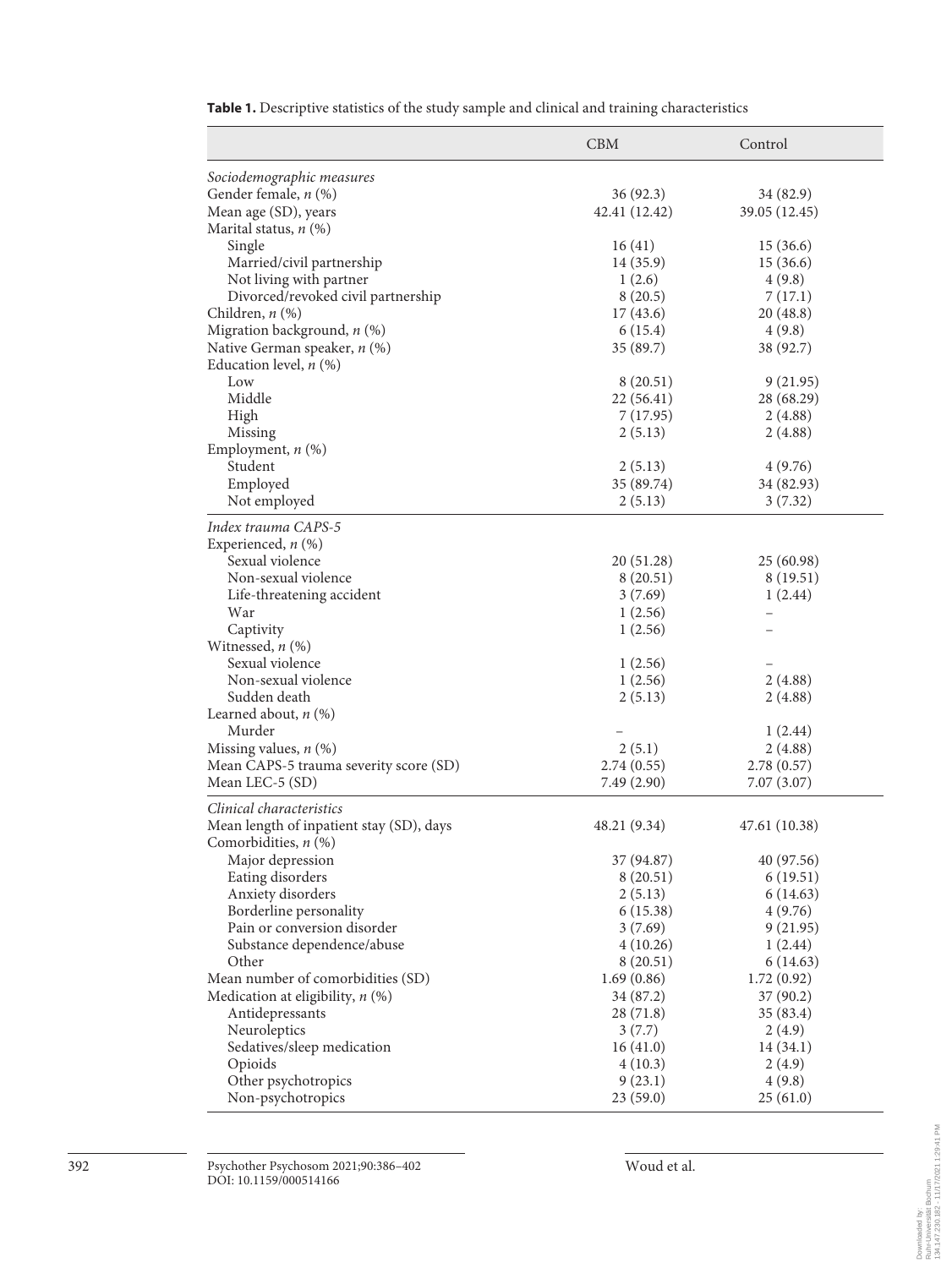#### **Table 1** (continued)

|                                             | <b>CBM</b>     | Control        |
|---------------------------------------------|----------------|----------------|
| Baseline characteristics                    |                |                |
| Mean BDI-II (SD)                            | 35.69(7.19)    | 34.83 (10.15)  |
| Mean BAI (SD)                               | 32.15 (12.98)  | 31.60(8.50)    |
| Mean scenario task (SD)                     | 0.80(0.15)     | 0.78(0.14)     |
| Mean PTCI (SD)                              | 162.82 (29.13) | 163.12 (32.48) |
| Mean PCL-5 (SD)                             | 54.25 (9.43)   | 55.82 (9.66)   |
| Training characteristics                    |                |                |
| Mean total number of training sessions (SD) | 7.54(1.19)     | 7.44(1.16)     |
| Mean credibility (SD)                       | 0.65(2.68)     | $-0.62(2.44)$  |
| Mean expectancy (SD)                        | 0.45(2.60)     | $-0.47(2.31)$  |
| Mean days since first training session (SD) |                |                |
| Posttraining assessment                     | 10.24(0.50)    | 10.03(0.81)    |
| Predischarge                                | 30.74 (7.53)   | 30.46 (7.42)   |
| 6 weeks after discharge                     | 79.03 (9.60)   | 77.69 (10.14)  |
| 3 months after discharge                    | 126.90 (16.22) | 120.29 (10.54) |

CAPS-5, Clinician-Administered PTSD Scale for DSM-5; LEC-5, Life Event Checklist for DSM-5; BDI-II, Beck Depression Inventory-II; BAI, Beck Anxiety Inventory; PTCI, Posttraumatic Cognition Questionnaire; PCL-5, PTSD Checklist for DSM-5.

<span id="page-7-1"></span><span id="page-7-0"></span>yses, we examined correlations between baseline and change (from pre- to posttraining assessments) scores on the scenario task and other measures, and conducted several mediation analyses. Correlations, descriptive statistics, and mediation analyses were calculated in SPSS (version 25) [\[6](#page-14-8)[1\]](#page-14-0), with mediation examined via the PROCESS macro (version 3.5 [\[6](#page-14-8)[2](#page-14-1)]; 5,000 bootstrap samples). All statistical tests were 2-tailed using a significance value of *p* < 0.05. Anonymized outcome data and analysis scripts for the efficacy analyses are available at: https://osf.io/jvstf/.

#### **Results**

Participants were recruited and tested between March 10, 2016, and May 23, 2019. Recruitment stopped at 80 participants, which was the planned sample size. Attrition was comparable between the 2 conditions (Fig. 1), as were baseline characteristics (Table 1). There was no difference between the groups in number of training sessions completed,  $t(78) = 0.38$ ,  $p = 0.71$ , or the timing of the assessments (in terms of days since baseline). However, participants in the CBM-APP group scored higher on the credibility scale of the CEQ than the control group,

 $t(78) = 2.23$ ,  $p = 0.03$ , but not on the expectancy scale,  $t(78) = 1.68, p = 0.10<sup>2</sup>$ 

#### *Primary Outcome*

There was a significantly greater reduction in dysfunctional appraisals, as measured using the scenario task, from pre- to posttraining assessments in the CBM-APP group compared to the control group,  $t(352) = 6.42$ ,  $p <$ 0.001, *d* = 1.30 (95% CI 0.82–1.80). This was reflected by a large, statistically significant reduction in dysfunctional appraisals within the CBM-APP group,  $t(352) = 10.32$ , *p* < 0.001, *d* = 1.71 (95% CI 1.17–2.30), but no change within the control group,  $t(352) = 1.34$ ,  $p = 0.18$ ,  $d = 0.28$ (95% CI –0.11 to 0.67; see Table 2 and Fig. 2 for more details).

#### *Secondary Outcomes before to after Training*

In the *PTCI,* participants in the CBM-APP group showed a significantly greater reduction in dysfunctional appraisals assessed compared to those in the control group from pre- to posttraining time points (see Table 2 and Fig. 2 for details).

In the *PCL-5,* investigating possible transfer to PTSD symptoms, the same pattern was found, that is, greater reductions in scores from pre- to posttraining time points for the CBM-APP compared to the control group (see Table 2 and Fig. 2 for details).

<sup>&</sup>lt;sup>2</sup> Sensitivity analyses investigating the relationship between credibility scores and outcomes indicated that this between-group difference was unlikely to have any influence on the results of our analyses; see online supplementary material for details.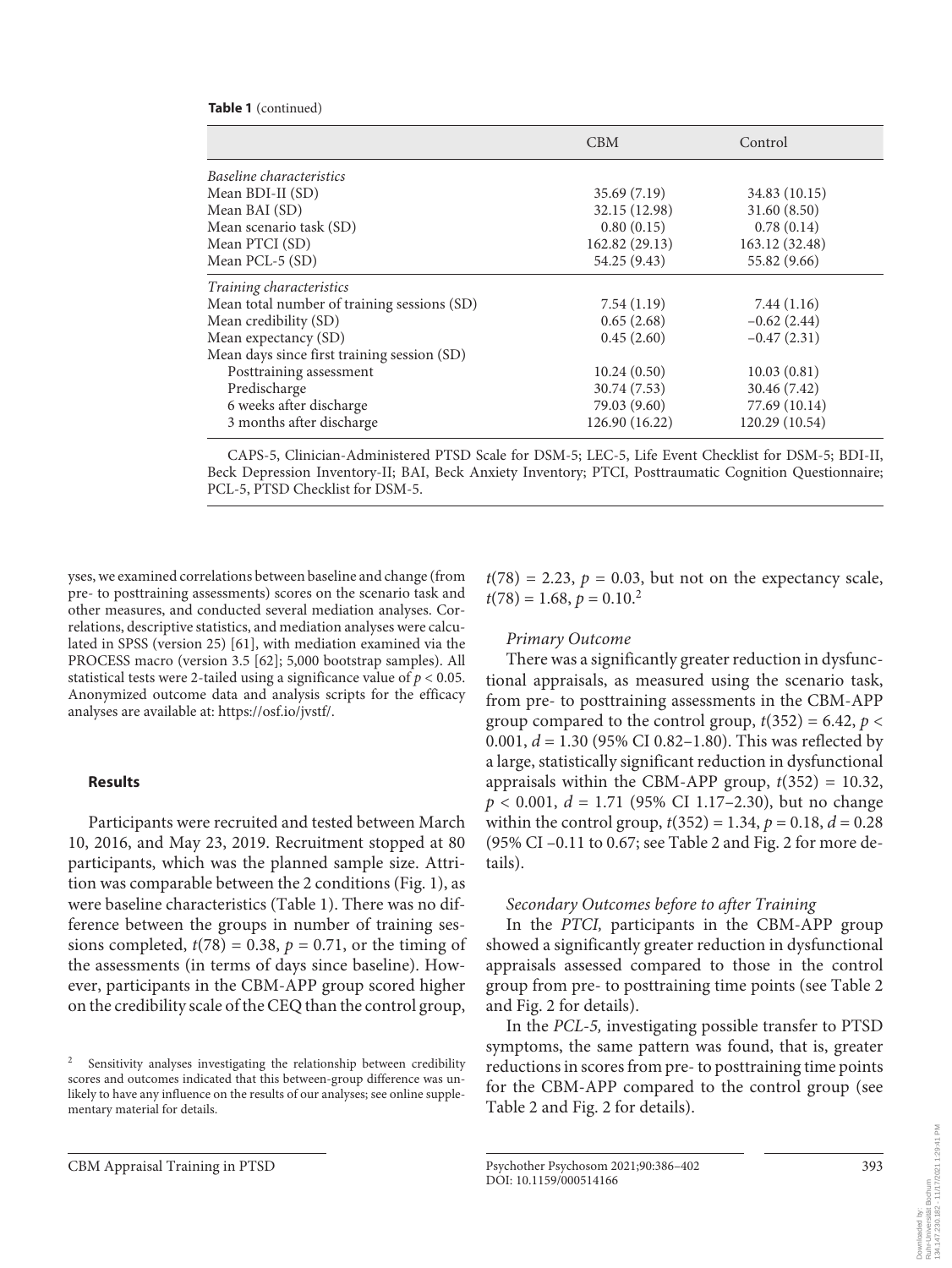|                                                                                                                                                                                                                                                                                                                                                                                                                                                                                                                                                                                                                  | Pretraining                                                | Midtraining                                                                                                                          | Posttraining                                                                                                                               | Predischarge                                                                                                                             | 6 weeks after discharge                                                                                                                    | 3 months after discharge                                                                                                                  |
|------------------------------------------------------------------------------------------------------------------------------------------------------------------------------------------------------------------------------------------------------------------------------------------------------------------------------------------------------------------------------------------------------------------------------------------------------------------------------------------------------------------------------------------------------------------------------------------------------------------|------------------------------------------------------------|--------------------------------------------------------------------------------------------------------------------------------------|--------------------------------------------------------------------------------------------------------------------------------------------|------------------------------------------------------------------------------------------------------------------------------------------|--------------------------------------------------------------------------------------------------------------------------------------------|-------------------------------------------------------------------------------------------------------------------------------------------|
| Dysfunctional appraisals (scenario task)<br>Within-group d (95% CI)<br>Within-group $d$ (95% CI)<br>Between-group d (95% CI)<br>Mean (SD)<br>Mean (SD)<br>CBM-APP<br>Control                                                                                                                                                                                                                                                                                                                                                                                                                                     | 0.80(0.16)<br>0.78(0.14)<br>$n=39$<br>$n = 41$             | $1.30***$ (0.83 to $1.81$ )<br>$1.01***$ (0.55 to 1.49)<br>0.39(0.05 to 0.74)<br>0.71(0.21)<br>0.47(0.32)<br>$n = 41$<br>$n=39$      | $1.71***$ (1.17 to 2.30)<br>$1.30***$ (0.82 to 1.80)<br>$0.28(-0.11 to 0.67)$<br>0.72(0.24)<br>0.37(0.32)<br>$n = 40$<br>$n=39$            | $2.41***$ (1.79 to 3.11)<br>$1.44***$ (0.96 to 1.97)<br>$0.72***$ (0.27 to 1.18)<br>0.31(0.24)<br>0.46(0.27)<br>$n = 40$<br>$n=39$       | $1.80***$ (1.18 to 2.49)<br>$0.94***$ (0.43 to 1.46)<br>$0.55***$ (0.11 to 1.00)<br>0.64(0.31)<br>0.39(0.28)<br>$n = 33$<br>$n = 32$       | $1.37***$ (0.84 to 1.97)<br>$0.79***$ (0.33 to 1.28)<br>$0.44 (-0.07 to 0.96)$<br>0.56(0.31)<br>0.50(0.28)<br>$n=30$<br>$n = 29$          |
| Dysfunctional appraisals (PTCI)<br>Within-group d (95% CI)<br>Within-group d (95% CI)<br>Between-group d (95% CI)<br>Mean (SD)<br>Mean (SD)<br>CBM-APP<br>Control                                                                                                                                                                                                                                                                                                                                                                                                                                                | 163.12 (32.48)<br>3)<br>162.82 (29.1<br>$n=39$<br>$n = 41$ | $0.72***$ (0.41 to 1.06)<br>$0.77***$ (0.32 to 1.23)<br>0.16(0.00 to 0.32)<br>157.49 (35.96)<br>138.31 (36.77)<br>$n = 41$<br>$n=39$ | $0.99***$ (0.60 to 1.42)<br>$0.85***$ (0.39 to 1.32)<br>$0.21 (-0.01 to 0.43)$<br>125.76 (42.69)<br>154.45 (43.86)<br>$n = 40$<br>$n = 39$ | $1.30***$ (0.88 to 1.76)<br>$0.92***$ (0.58 to 1.28)<br>$0.32 (-0.13 to 0.76)$<br>112.15 (45.65)<br>124.65 (47.82)<br>$n = 40$<br>$n=39$ | $1.25***$ (0.77 to $1.77$ )<br>$0.60***$ (0.26 to 0.97)<br>$0.50*(0.01 to 1.00)$<br>117.09 (41.11)<br>137.09 (48.39)<br>$n=33$<br>$n = 32$ | $1.13***$ (0.69 to 1.63)<br>$0.62***$ (0.24 to 1.02)<br>$0.41*$ (-0.09 to 0.92)<br>118.63 (46.89)<br>132.26 (52.57)<br>$n=31$<br>$n = 30$ |
| Within-group d (95% CI)<br>Within-group d (95% CI)<br>Between-group d (95% CI)<br>PTSD symptoms (PCL-5)<br>Mean (SD)<br>Mean (SD)<br>CBM-APP<br>Control                                                                                                                                                                                                                                                                                                                                                                                                                                                          | 54.25 (9.43)<br>55.82 (9.66)<br>$n=39$<br>$n = 41$         | $0.68***$ (0.31 to 1.07)<br>$0.55**$ (0.10 to 1.00)<br>$0.19(-0.04 to 0.43)$<br>53.66 (12.36)<br>46.23 (13.33)<br>$n = 41$<br>$n=39$ | $0.79***$ (0.41 to 1.19)<br>$0.68**$ (0.23 to 1.14)<br>$0.12 (-0.16 to 0.41)$<br>54.23 (13.34)<br>44.25 (14.92)<br>$n = 40$<br>$n=39$      | $1.23***$ (0.79 to 1.70)<br>$0.85***$ (0.44 to 1.29)<br>$0.33(-0.12 to 0.77)$<br>34.77 (19.90)<br>42.28 (19.62)<br>$n = 40$<br>$n=39$    | $1.03***$ (0.50 to 1.59)<br>$0.84***$ (0.43 to 1.28)<br>$0.23$ (-0.25 to 0.72)<br>38.18 (19.65)<br>44.42 (16.96)<br>$n = 33$<br>$n = 32$   | $0.93***$ (0.42 to 1.47)<br>$0.78***$ (0.33 to 1.25)<br>$0.14 (-0.36 to 0.64)$<br>38.77 (20.92)<br>42.57 (20.37)<br>$n=31$<br>$n=30$      |
| Within-group d (95% CI)<br>Within-group d (95% CI)<br>Between-group d (95% CI)<br>Hair cortisol (log <sub>10</sub> pg/mg)<br>Mean (SD)<br>Mean (SD)<br>CBM-APP<br>Control                                                                                                                                                                                                                                                                                                                                                                                                                                        | 0.59(0.47)<br>0.31(0.44)<br>$n = 25$<br>$n = 32$           |                                                                                                                                      |                                                                                                                                            | $-0.07$ $(-0.31$ to $0.17)$<br>$0.07 (-0.12 to 0.27)$<br>$0.25 (-0.28 to 0.78)$<br>0.34(0.34)<br>0.59(0.47)<br>$n = 26$<br>$n=30$        |                                                                                                                                            | $-0.17$ $(-0.79$ to $0.43)$<br>$0.10 (-0.25 to 0.45)$<br>$0.25 (-0.35 to 0.87)$<br>0.59(0.48)<br>0.43(0.43)<br>$n = 19$<br>$n = 23$       |
| Observed means and standard deviations are presented, alongside the number of participants providing data at each time point. Effect sizes (d) are calculated as change from baseline using<br>estimated means from the mixed model analysis and include the correction for sample size (often termed "Hedges' g"; see Methods section for details). Statistical significance of the between- or<br>within-group comparisons for change from baseline from the mixed model analyses is indicated by the asterisks next to the corresponding effect size, where: * $p < 0.05$ , ** $p < 0.01$ ; *** $p < 0.001$ . |                                                            |                                                                                                                                      |                                                                                                                                            |                                                                                                                                          |                                                                                                                                            |                                                                                                                                           |

394 Psychother Psychosom 2021;90:386–402 Woud et al. DOI: 10.1159/000514166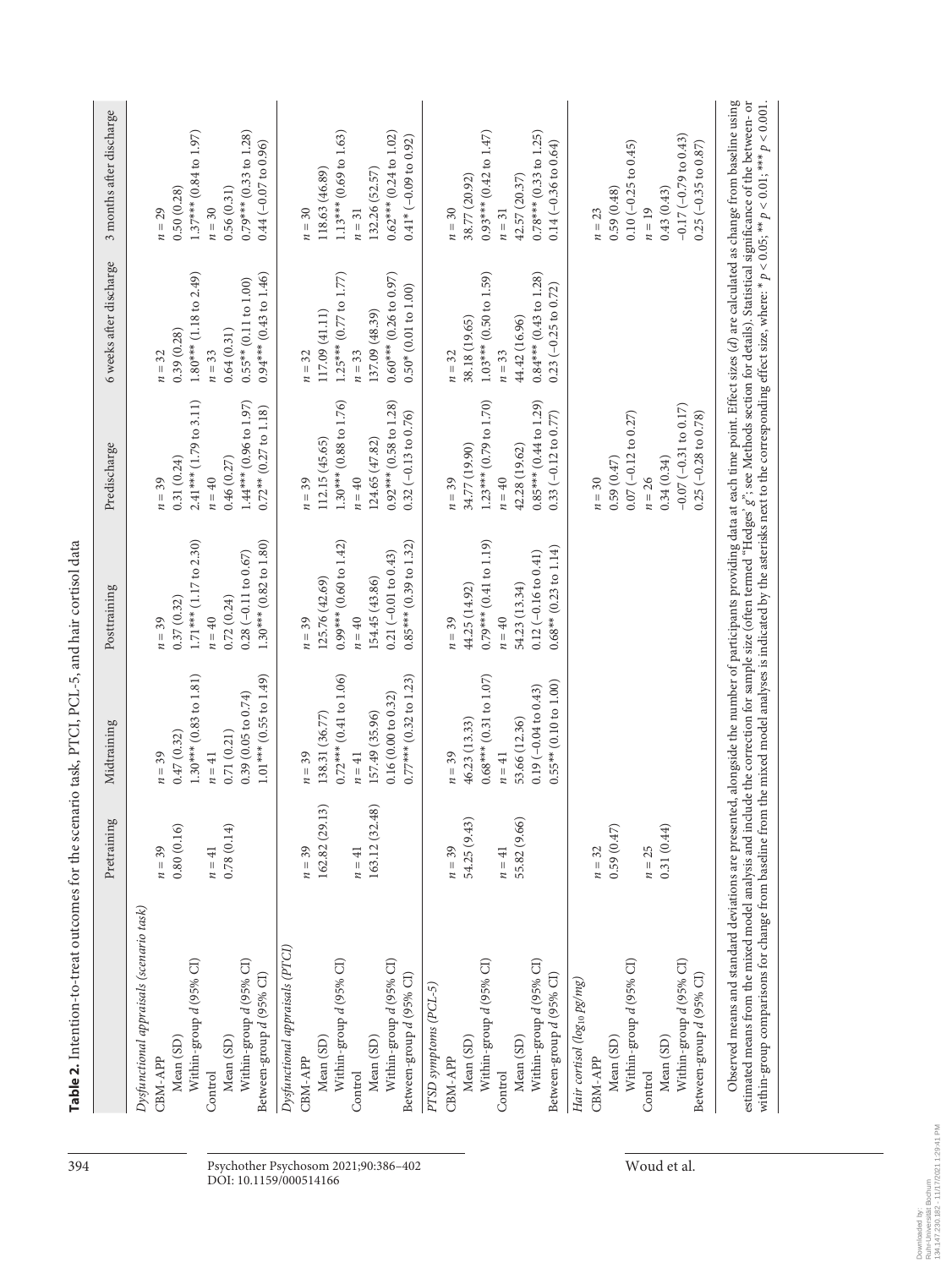

**Fig. 2.** Outcome measurements.

134.147.230.182 - 11/17/2021 1:29:41 PM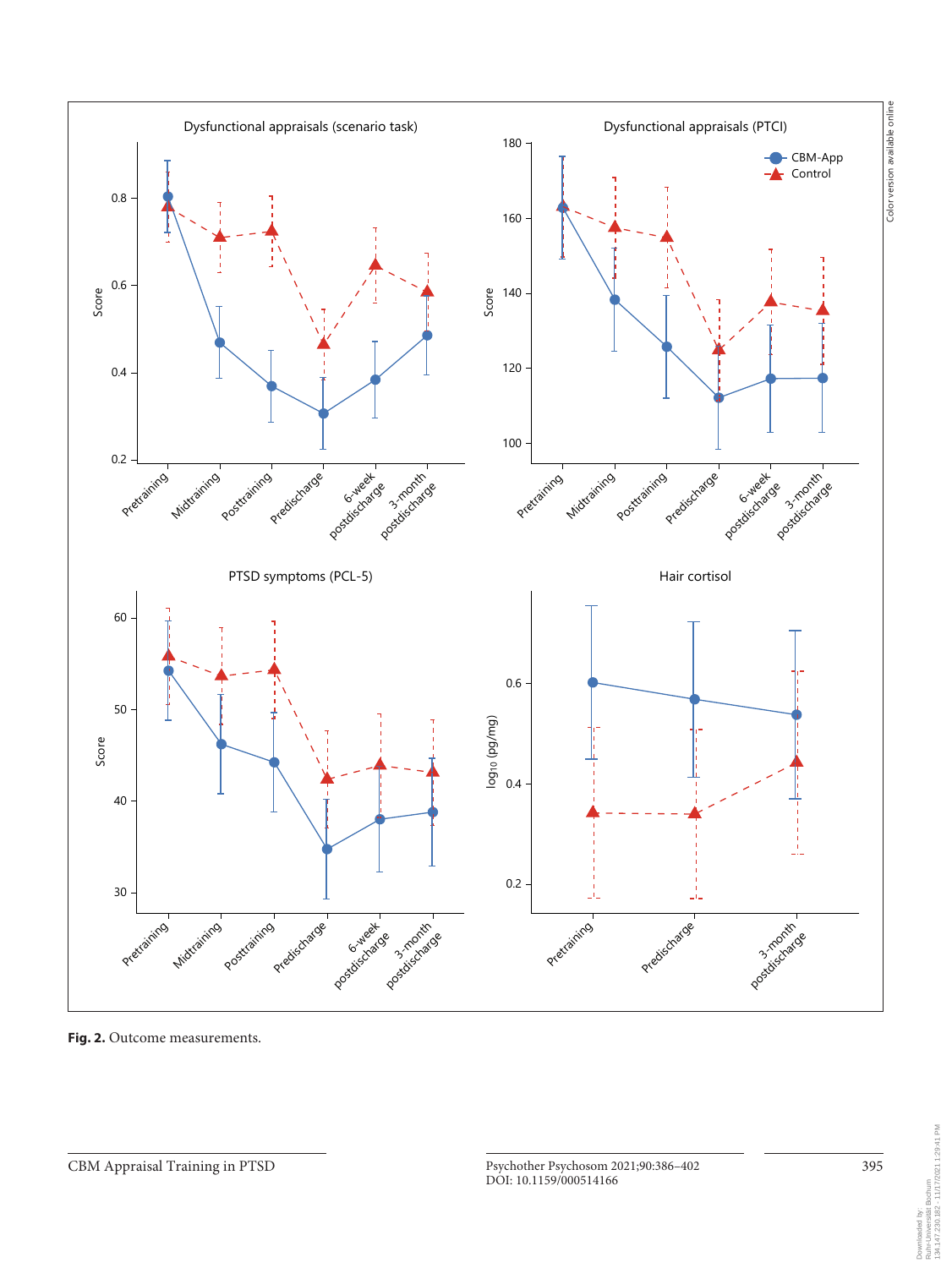## *Hair Cortisol Concentration*

For the HCC analyses, the body mass index (BMI) was included as a covariate since the BMI could potentially confound interpretation of the cortisol data [\[3](#page-14-2)[5\]](#page-14-4). There was no effect of CBM-APP training on HCC, neither from pretraining to predischarge nor from pretraining to 3-month postdischarge time points (see Table 2 and Fig. 2 for details). As the inclusion of the BMI as a covariate was post hoc based on the large variance in the BMI data, we carried out further sensitivity analyses to assess the impact of its inclusion. Running the analyses without this covariate, or using an alternative method for reducing the potential impact of the BMI (excluding participants with BMI >40;  $n = 6$  in the CBM-APP group,  $n = 6$  in the control group), led to the same pattern of results.

# *Additional Assessment Points for Primary and Secondary Outcomes*

Compared to participants in the control group, participants in the CBM-APP group showed significantly greater reductions in dysfunctional appraisals assessed via the scenario task from baseline up to the follow-up at 6 weeks after discharge, but the between-group difference was no longer statistically significant at the final followup at 3 months after discharge. Participants in the CBM-APP group showed significantly greater reductions on the PTCI compared to participants in the control group across all follow-up assessment points (apart from before discharge, that is, the last assessment in the clinic). For the PCL-5, between-group differences were no longer statistically significant at the predischarge follow-up and following assessments (see Table 2 and Fig. 2 for details, and online suppl. material for other secondary outcomes and questionnaire subscales).

# *Feedback Questionnaire*

Participants' ratings for satisfaction with the training, whether they would recommend it to a friend, and whether they would be motivated to try it again in future were around or just above the middle of the 9-point scales and did not differ between conditions (satisfaction: CBM-APP: mean =  $6.40$ , SD = 1.96; control: mean =  $5.81$ , SD = 1.45;  $t(59) = 1.35$ ,  $p = 0.18$ ; recommend to a friend: CBM-APP: mean =  $5.63$ , SD =  $2.53$ ; control: mean =  $4.87$ , SD = 2.46, *t*(59) = 1.19, *p* = 0.24; would try again: CBM-APP: mean =  $6.57$ , SD =  $2.40$ ; control: mean =  $5.71$ , SD =  $2.34$ ,  $t(59) = 1.41$ ,  $p = 0.16$ ). Compared to those in the control group, participants in the CBM-APP group felt that the training had had more of a positive impact on their mood (CBM-APP: mean = 5.33, SD = 2.68; control: mean = 4.13,  $SD = 1.91$ ;  $t(59) = 2.02$ ,  $p = 0.047$ ), thoughts (CBM-APP: mean =  $5.87$ , SD =  $2.45$ ; control: mean =  $4.17$ , SD = 2.18; *t*(58) = 2.84, *p* = 0.006), and behaviour (CBM-APP: mean =  $4.97$ , SD =  $2.31$ ; control: mean =  $3.87$ , SD =  $1.91$ ;  $t(58) = 2.01, p = 0.049$ .

## *Adverse Events*

No serious adverse events were recorded. According to our predefined criteria, 2 adverse events related to suicidal ideation were recorded (one in each condition), and 4 adverse events related to worsening of symptoms (on the PCL-5) were recorded (3 in the CBM-APP group, 1 in the control group). The number of these adverse events did not differ between the 2 groups,  $\chi^2(1, n = 80) = 0.62$ ,  $p = 0.43$ . Two of these (worsening of symptoms in the CBM-APP group) were judged as possibly related to the study, in that the patients reported the training as distressing (triggering memories of their traumatic event). While several patients answered "yes" to the self-harm question, on further questioning or discussion with the responsible clinician, none of these responses were judged to reflect an adverse event (e.g., long-standing superficial scratching).

#### *Correlational and Mediation Analyses*

At baseline, there was a significant and moderate correlation between dysfunctional appraisals assessed via the scenario task and scores on both the PTCI and PCL-5, showing the stronger participants' dysfunctional appraisals on the scenario task, the stronger participants' dysfunctional appraisals on the PTCI and the higher participants' symptom levels on the PCL-5 (Table 3). There were strong correlations between change scores (pre- to posttraining), in that a stronger reduction in dysfunctional appraisals assessed via the scenario task was associated with a stronger reduction in dysfunctional appraisals on the PTCI, symptom levels assessed via the PCL-5, and HCC.

We carried out exploratory mediation analyses to test the hypothesis that the differential impact of CBM-APP versus PVT on symptoms of PTSD would be mediated by the induced reduction in dysfunctional appraisals. First, we examined whether the relationship between group allocation and change in symptoms of PTSD, on the PCL-5, from pre- to posttraining assessments was mediated by change in dysfunctional appraisals, on the scenario task, from pre- to midtraining assessments. This midtraining time point for change on the scenario task was taken as an assessment of change in the hypothesized mediator prior to the change in symptoms (i.e., temporal sequence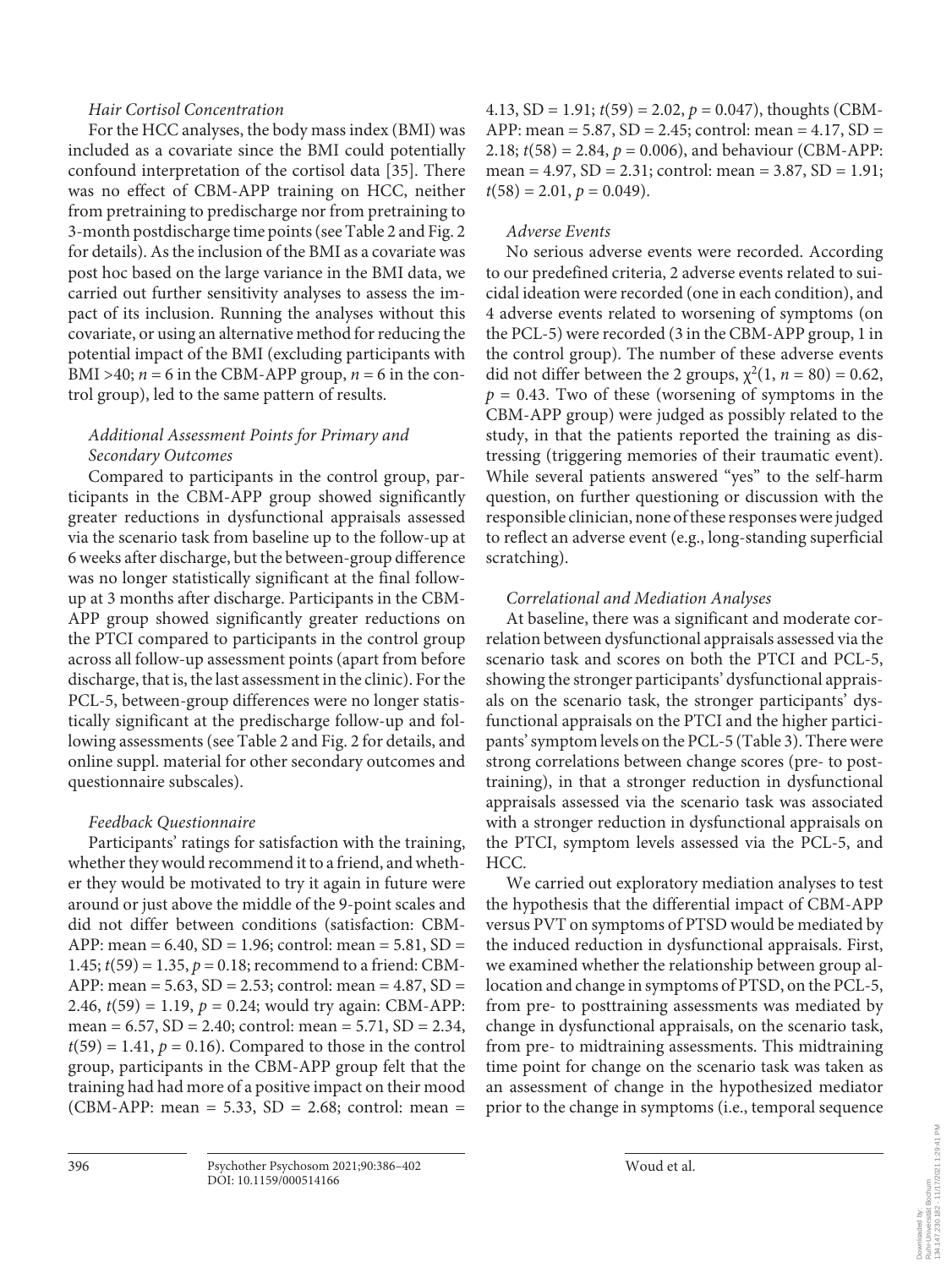**Table 3.** Correlations at baseline and between change scores of the scenario task, PTCI, PCL-5, and hair cortisol concentration

|               | Pretraining |           | Change from pre- to posttraining |             |           |                       |
|---------------|-------------|-----------|----------------------------------|-------------|-----------|-----------------------|
|               | <b>PTCI</b> | $PCI - 5$ | cortisol                         | <b>PTCI</b> | $PCI - 5$ | cortisol <sup>a</sup> |
| Scenario task | $0.48***$   | $0.38***$ | 0.10                             | $0.60***$   | $0.51***$ | $0.32*$               |
| PTCI          |             | $0.61***$ | 0.02                             |             | $0.67***$ | 0.16                  |
| PCL-5         |             |           | $-0.02$                          |             |           | 0.24                  |

For pretraining correlations,  $n = 80$  except for those with cortisol ( $n = 57$ ). For change score correlations,  $n = 79$  except for those with cortisol ( $n = 55$ ). \*  $p < 0.05$ ; \*\*\*  $p < 0.001$ (uncorrected *p* values; correcting for the number of correlations at each time point, for example, via Bonferroni or Bonferroni-Holm procedures, would result in the correlation currently marked \* no longer being statistically significant). PTCI, Posttraumatic Cognitions Inventory; PCL-5, PTSD Checklist for DSM-5. <sup>a</sup> Cortisol measured at predischarge rather than posttraining time point.

<span id="page-11-0"></span>of mediator and outcome [[6](#page-14-8)[3](#page-14-2)], although we realize that most change in symptoms had already occurred by this time point). We assessed mediation using the PROCESS macro (version 3.5 [[6](#page-14-8)[2](#page-14-1)]; 5,000 bootstrap samples), with group as predictor, change in PCL-5 from pre- to posttraining time point as outcome, and change in score on the scenario task from pre- to midtraining time point as mediator. In the full model, there was no significant direct effect of group on PCL-5 change,  $B = -4.83$  (95% CI  $-10.81$  to 1.14), SE = 3.00,  $p = 0.11$ , but an indirect effect via the mediator,  $B = -3.78$  (95% CI –7.78 to –0.83), SE = 1.77, consistent with the hypothesized mediation. We further investigated mediation of change on the PCL-5 from pretraining to the final study follow-up via change in score on the scenario task from pre- to posttraining assessment. This found a similar result, with no significant direct effect of group on PCL-5 change, *B* = 7.64 (95% CI  $-3.53$  to 18.80), SE = 5.58,  $p = 0.18$ , but an indirect effect via the mediator,  $B = -11.82$  (95% CI –19.82 to –5.13),  $SE = 3.78$ . An equivalent pattern of results was found using change on the PTCI instead of change on the scenario task as the index of change in dysfunctional appraisals (see online suppl. material for details).

# **Discussion**

The RCT's primary aim was to test whether CBM-APP can modify dysfunctional appraisals in a clinical sample of PTSD, and whether this, in turn, would have downstream effects on symptoms associated with PTSD (i.e., far transfer). Results supported our hypotheses: there was a greater reduction in dysfunctional appraisals, as assessed both by a scenario completion task (primary outcontrol group. This was accompanied by a greater reduction in PTSD symptoms in the CBM-APP compared to the control group. The relatively greater reduction in dysfunctional appraisals in the CBM-APP group was maintained up to 6 weeks (scenario task) and 3 months (PTCI) after discharge. Exploratory mediation analyses suggested that changes in dysfunctional appraisals were a mechanism underlying reductions in PTSD symptoms observed. Effects of CBM-APP did not generalize to a biological stress marker, hair cortisol, and between-group differences in reductions in PTSD symptoms were not maintained beyond the posttraining assessment. Overall, results provide proof-of-principle for CBM-APP as a potential means to reduce dysfunctional appraisals amongst patients with PTSD and that this has a downstream impact on PTSD symptoms, at least in the short term. Importantly, CBM-APP was still beneficial over the control training despite participants in both groups receiving treatment. Our results thus provide a valuable extension of previous experimental work in healthy and subclinical samples in the context of PTSD [\[8,](#page-14-6) [9](#page-14-7), [22](#page-14-1), [6](#page-14-8)[4–](#page-14-3)[66](#page-14-8)], as well as other clinically relevant areas such as depression [[6](#page-14-8)[7](#page-14-5), [6](#page-14-8)[8\]](#page-14-6) and social anxiety [[6](#page-14-8)[9](#page-14-7)].

come) and the PTCI, in the CBM-APP compared to the

<span id="page-11-5"></span><span id="page-11-4"></span><span id="page-11-3"></span><span id="page-11-2"></span><span id="page-11-1"></span>Although our results are in line with the broader literature, such as recent meta-analyses of the efficacy of reappraisal interventions on subjective stress reactivity [[7](#page-14-5)0] and CBM interventions targeting interpretive biases on anxiety [\[7](#page-14-5)[1\]](#page-14-0), they need to be reconciled with the most comparable study to date. In a recent RCT, the Changing Interpretations in PTSD study (ChIP [[50](#page-14-4)]), patients with PTSD on a waiting list for therapy completed either a 4-session CBM-APP training scheduled over 1 week, or a sham training control. Although participants in both

DOI: 10.1159/000514166

Downloaded by:<br>Ruhr-Universität Bochum<br>134,147,230.182 - 11/17/2021 1:29:41 PM 134.147.230.182 - 11/17/2021 1:29:41 PMRuhr-Universität Bochum Downloaded by: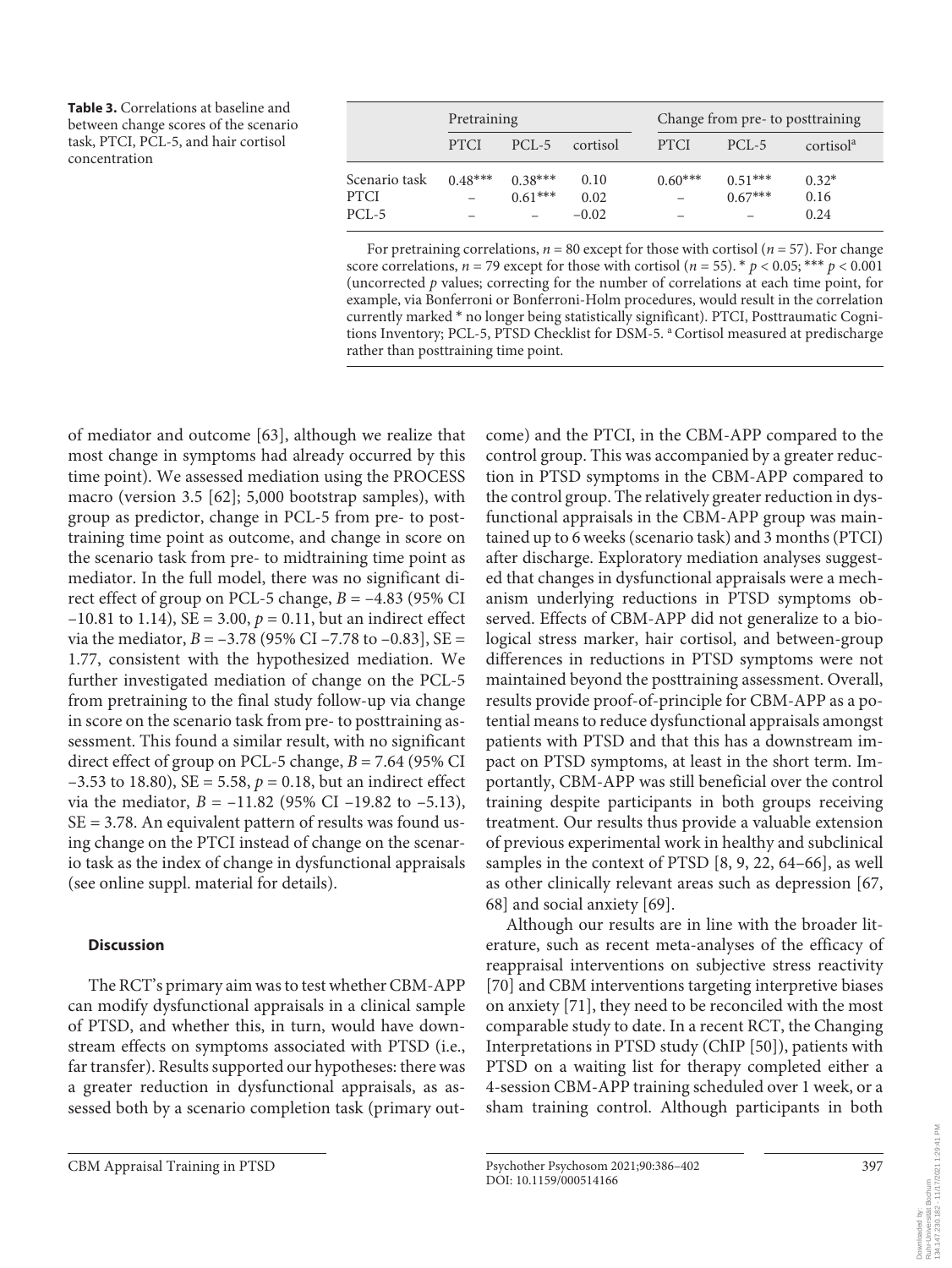conditions displayed reductions in dysfunctional appraisals and PTSD symptoms, the 2 groups did not differ on these outcomes. One reason proposed by the authors for this lack of between-group differences was the control condition chosen, which closely resembled the active CBM-APP condition: participants were also presented with open-ended, ambiguous scenarios and a to-be-completed word fragment, but these word fragments were neutral rather than positive. While the expectation was that this would not induce changes in appraisal style, exposure to trauma-relevant ambiguity with provision of non-dysfunctional resolutions may in fact be sufficient to induce changes, as participants' expectations of a dysfunctional resolution would still be violated. However, the use of a different control condition cannot in itself explain the different results between the present RCT and the ChIP study: even at our midtraining assessment, which maps on to the ChIP's posttraining assessment (1 week after baseline and 4 sessions completed), the changes observed in appraisals and PTSD symptoms in the current RCT appear considerably larger than those of the ChIP study. In fact, the within-group effect size for change in dysfunctional appraisals in our control group  $(d =$ 0.39) at midtraining is similar to that found for their active CBM-APP group  $(d = 0.38)$  after training. As such, the present CBM-APP seems more able to induce changes in dysfunctional appraisals than that of the ChIP study. A plausible explanation may lie in the different study settings and administration mode (inpatients completing the training with a researcher present vs. people on a waiting list completing it online from home). When the CBM is completed in parallel to other psychotherapeutic interventions, there could be potentially mutually beneficial interactions between the CBM and psychotherapy if similar processes (e.g., in this case, dysfunctional appraisals) are targeted in each. Further, although online administration of CBM paradigms is attractive from the perspective of accessibility, the controlled environment of lab- or clinic-based implementation may be preferable for establishing first proof of principle in clinical populations.

<span id="page-12-0"></span>The efficacy of CBM-APP in reducing dysfunctional appraisals and symptoms of PTSD (at least at the posttraining time point) in the current study also indicates potential clinical utility, albeit with a number of caveats. Of course, dysfunctional appraisals are already a key target for evidence-based interventions [\[4](#page-14-3), [7](#page-14-5)], but appraisalfocused adjuncts may be beneficial. Interestingly, sudden gains in trauma-focused CBT have been linked to lower levels of dysfunctional appraisals in the preceding session [\[7](#page-14-5)[2\]](#page-14-1), and potentially CBM-APP could provide a route to

potentiate such an effect. However, before clinical recommendations could be made the results of the current study would clearly require replication in appropriately powered samples, with a symptom measure, ideally clinicianadministered, as the primary outcome, and prespecified criteria defined for treatment success [\[4](#page-14-3)[3\]](#page-14-2). The lack of statistically significant between-group differences on PTSD symptoms after the posttraining assessment in the current study, corresponding to small between-group effect sizes, leaves open the possibility that such a future trial would not find longer-term effects on symptom outcomes either. However, even a short-term effect of an adjunctive intervention on symptoms can in itself be clinically valuable if it represents accelerated symptom reduction. Further, the proof of principle for the putative mechanism established in the current study provides a promising foundation for further investigating the potential clinical applications of CBM-APP as an adjunctive intervention, for example, via larger studies powered to find longer-term effects on clinical outcomes.

<span id="page-12-4"></span><span id="page-12-3"></span><span id="page-12-2"></span><span id="page-12-1"></span>The proof of principle provided by our results also provides a basis for future work to refine and improve the effects of CBM-APP in clinical applications. The specific implementation of the training used in the current RCT was guided by previous research, but it would be surprising if this "first guess" was the optimal way to implement the training for best clinical outcomes. We have made some initial investigations into means for improving the effects of CBM-APP via enhancing associative learning through sleep [[7](#page-14-5)[3](#page-14-2)] or *d*-cycloserine [\[7](#page-14-5)[4\]](#page-14-3), albeit without clear-cut success. Other potential routes forward could involve focusing on more specific aspects of PTSD and trauma-relevant appraisals, for example, as has been done for appraisals related to the "event centrality" of the traumatic event [[7](#page-14-5)[5](#page-14-4)]. In evaluating the potential promise for CBM-APP as a treatment adjunct it would also be important to put this in the context of other potential adjunctive interventions. However, a recent systematic review for treatment adjuncts to psychotherapy for PTSD [[7](#page-14-5)[6](#page-14-8)] concluded that at present there is no strong evidence base in this area and thus it is difficult to find a suitable benchmark for comparison. There are a number of approaches emerging from experimental psychopathology research that could provide alternative or potentially complementary treatment adjuncts for PTSD, such as CBM approaches targeting attentional processes [[77](#page-14-5)], or investigations of the potential of different tasks taxing visuospatial working memory to reduce vividness [[7](#page-14-5)[8](#page-14-6)] or intrusion frequency [\[2](#page-14-1)[5](#page-14-4), [7](#page-14-5)[9–](#page-14-7)[8](#page-14-6)[2](#page-14-1)] in relation to trauma memories. However, these are also at relatively early stages of clinical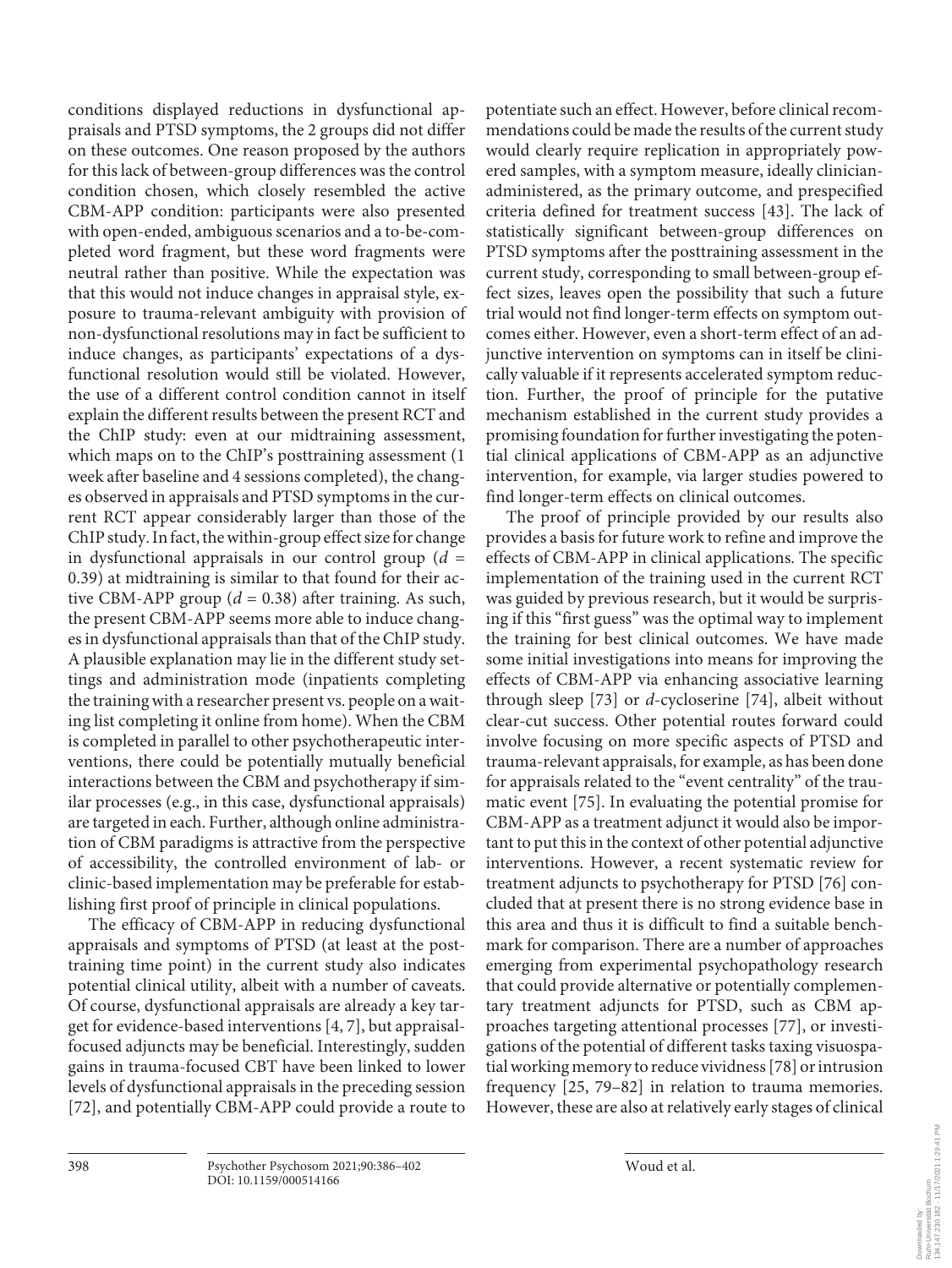translation, and whether these or other approaches provide the best methods for improving PTSD treatment outcomes remains an open question.

An important consideration in investigating potential new interventions is their acceptability to patients and possible negative effects [[4](#page-14-3)[2](#page-14-1)], which have historically often been neglected in psychological therapy research [\[8](#page-14-6)[3,](#page-14-2) [8](#page-14-6)[4](#page-14-3)]. Our adherence data suggest a high level of acceptability, and ratings of satisfaction and willingness to try the training again were on average in the upper half of the scale. Although the overall pattern of feedback was rather mixed (see online suppl. material), negative training effects referred to short-term discomfort, for example, being reminded of the trauma. Given that almost all effective treatments for PTSD involve the experience of distress, this does not necessarily reflect anything unusual. Further, this questionnaire was returned via post, leaving no opportunity to clarify the patients' feedback. Similarly, it is unsurprising that we detected some adverse events (6 in total) given the study population and context. However, the fact that the threshold for one of the adverse event categories, reliable symptom deterioration, was only calculated after study completion, precluded us from being able to investigate possible relationships between this and the study procedures. These results therefore highlight the importance of monitoring adverse events, including procedures to disambiguate the information collected in a timely manner, for example, via structured measures [[8](#page-14-6)[5\]](#page-14-4).

The present results need to be interpreted within the context of several limitations. While our primary outcome (dysfunctional appraisals measured via a scenario task) was chosen as most closely reflecting the mechanism being targeted in the training, in line with the proofof-principle early-phase nature of our RCT, the only previous applications of such a task in a PTSD context are the cross-sectional study in a non-clinical sample [\[44](#page-14-3)] and the ChIP study [[50](#page-14-4)]. Hence, there is not an extensive literature validating the task as a measure of PTSD-relevant appraisals or as sensitive to treatment effects. Second, from a mechanism perspective, the fact that patients in our study were also receiving treatment as usual means that strictly speaking we were not observing a pure effect of CBM-APP, but rather its combined effect with other treatment elements. However, it is very encouraging that CBM-APP could still show benefits over the control condition. Third, while our choice of control condition may have controlled for non-specific effects of a cognitive training intervention, it does not allow isolation of the specific active ingredients of CBM-APP. For example,

taken together with the results of the ChIP study [[5](#page-14-4)0], the possibility remains that simple exposure to ambiguous appraisal-related stimuli may lead to reductions in dysfunctional appraisals and symptoms, in the absence of any training contingency to resolve these positively. Finally, the trial was powered to find immediate effects of the training, that is, from pre- to posttraining assessments, on the target mechanism of interest, that is, change in dysfunctional appraisals, and did not include a greater range of clinical outcome measures such as interviewbased assessments. The fact that mid- and posttraining measures were administered directly after a training session may have inflated between-group differences at these time points. Overall, larger studies would be needed in future to test potential longer-term effects of CBM-APP on clinical outcomes.

To conclude, the present preregistered, double-blind study found that dysfunctional PTSD-relevant appraisals could be modified in an inpatient sample using a computerized appraisal training (CBM-APP). Further, reductions in dysfunctional appraisals were accompanied by reductions in PTSD symptoms. While the results should be regarded as proof of principle, they open a number of avenues for future research to unravel the mechanisms underlying PTSD and its treatment, and to develop and test adjunctive computerized interventions to improve treatment outcomes.

# **Acknowledgement**

We would like to thank all patients who participated in the study. Further, we are very grateful to Mr. Franz Brüggen and all nurses of the clinic for Psychosomatic Medicine and Psychotherapy, LWL-University Clinic of Ruhr-Universität Bochum, for their valuable support and help during the project. A special thanks goes also to Ms. Regina Füssinger and Ms. Julia Schubert for their help with the data checking and preparation and study coordination, and to Prof. Clemens Kirschbaum from Dresden University for providing his lab and technical facilities to analyse the hair cortisol data. We would also like to thank Dr. Rianne de Kleine from Leiden University for proof-reading an earlier version of this paper. Finally, we would also like to thank all students for their help with the data collection and the 2 external raters for the coding of the scenarios.

# **Statement of Ethics**

All procedures performed in studies involving human participants were in accordance with the ethical standards of the institutional research committee of both the Faculty of Psychology and the Faculty of Medicine at the first author's university (Ruhr-Universität Bochum) (ethical approval No. Faculty of Psychology: 204;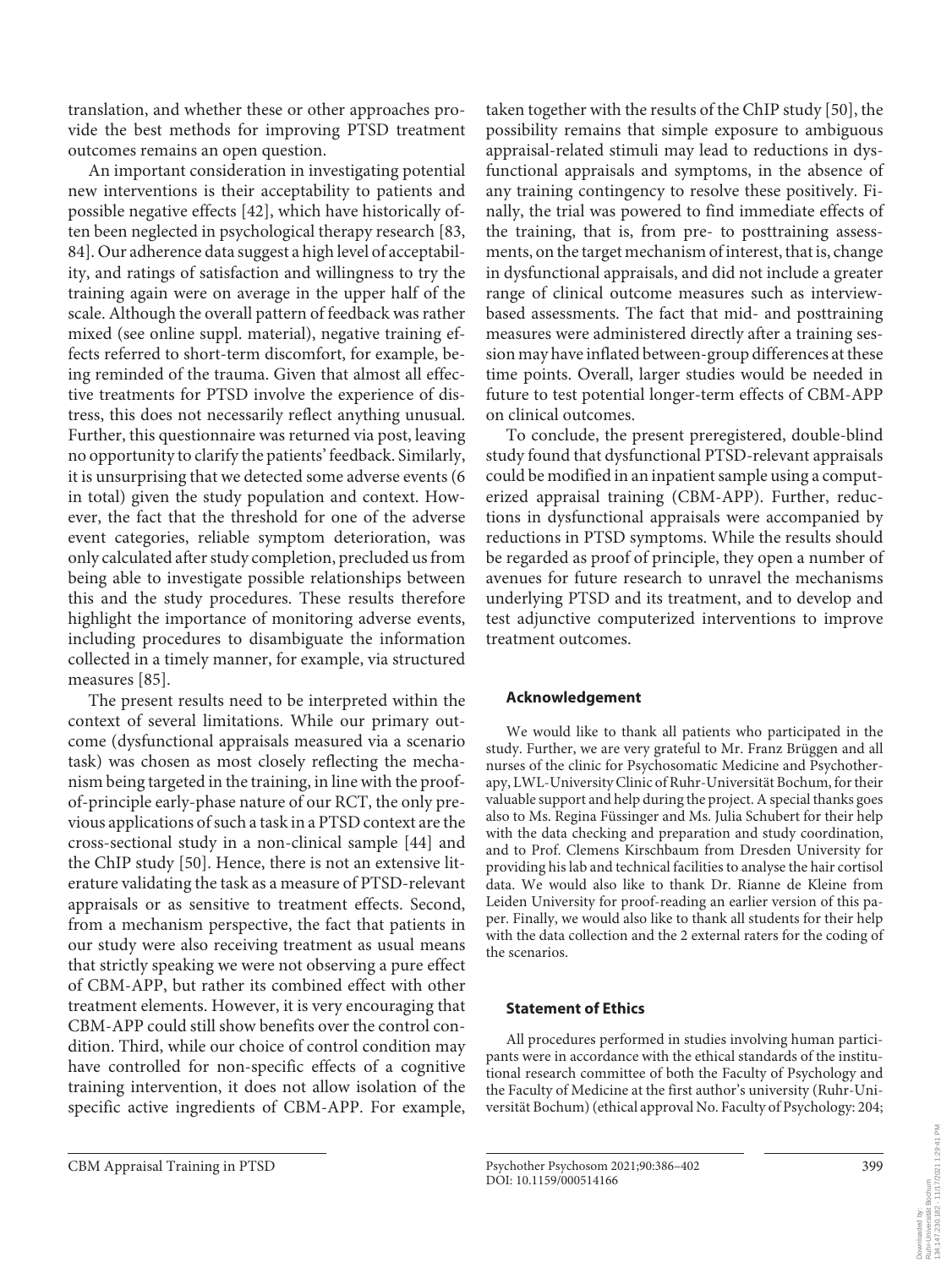ethical approval No. of the Faculty of Medicine: 15-5477) and with the 1964 Helsinki Declaration and its later amendments or comparable ethical standards. All participants provided written informed consent. The original full trial protocol (German) is available from the first author on request.

#### **Conflict of Interest Statement**

The authors have no conflicts of interest to declare.

#### **Funding Sources**

This research was funded by a postdoctoral scholarship of the Daimler and Benz Foundation (32-12/4) awarded to the first author M.L.W. The Daimler and Benz Foundation had no role in study design, data collection and analysis, decision to publish, or preparation of the manuscript. M.L.W. has also been awarded an

Emmy Noether grant of the Deutsche Forschungsgemeinschaft (DFG; WO 2018/3-1). Further, M.L.W. and J.M. are supported by a DFG research grant (Main PI M.L.W; M.L.W.: WO 2018/2-1; J.M.: MA 1116/13-1). Additionally, F.W. is supported by a doctoral scholarship of the Studienstiftung des Deutschen Volkes. L.S. is supported by the UKRI medical research council and the University of Oxford Clarendon Fund. S.S.-S. is funded by a habilitation fellowship for women from the Faculty of Medicine Carl Gustav Carus, Technische Universität Dresden.

#### **Author Contributions**

M.L.W. conceived the study and acquired funding. M.L.W., S.E.B., J.C.C., J.M., E.A.H., S.S.-S., S.H., and H.K. contributed to the study design. M.L.W., S.E.B., F.W., L.S., and S.S.-S. were involved in the data preparation and analyses and wrote the first draft of the paper. All authors contributed to refinement of the paper and approved it.

#### **References**

- <span id="page-14-0"></span>[1](#page-1-0) American Psychiatric Association. Diagnostic and Statistical Manual of Mental Disorders. 5th ed. Washington (DC); 2013.
- <span id="page-14-1"></span>[2](#page-1-1) McNally RJ, Woud ML. Innovations in the Study of Appraisals and PTSD: A Commentary. [Cognit Ther Res.](https://www.karger.com/Article/FullText/514166?ref=2#ref2) 2019 Feb;43(1):295– 302.
- <span id="page-14-2"></span>[3](#page-1-1) Brown LA, Belli GM, Asnaani A, Foa EB. A Review of the Role of Negative Cognitions About Oneself, Others, and the World in the Treatment of PTSD. [Cognit Ther Res](https://www.karger.com/Article/FullText/514166?ref=3#ref3). 2019 Feb;43(1):143–73.
- <span id="page-14-3"></span>[4](#page-3-0) Ehlers A, Clark DM. A cognitive model of posttraumatic stress disorder. [Behav Res](https://www.karger.com/Article/FullText/514166?ref=4#ref4) [Ther](https://www.karger.com/Article/FullText/514166?ref=4#ref4). 2000 Apr;38(4):319–45.
- <span id="page-14-4"></span>[5](#page-1-2) Cusack K, Jonas DE, Forneris CA, Wines C, Sonis J, Middleton JC, et al. Psychological treatments for adults with posttraumatic stress disorder: A systematic review and meta-analysis. [Clin Psychol Rev](https://www.karger.com/Article/FullText/514166?ref=5#ref5). 2016 Feb;43: 128–41.
- <span id="page-14-8"></span>[6](#page-1-2) Ehring T, Welboren R, Morina N, Wicherts JM, Freitag J, Emmelkamp PM. Meta-analysis of psychological treatments for posttraumatic stress disorder in adult survivors of childhood abuse. [Clin Psychol Rev.](https://www.karger.com/Article/FullText/514166?ref=6#ref6) 2014 Dec;34(8):645– 57.
- <span id="page-14-5"></span>[7](#page-1-2) Resick PA, Schnicke MK. Cognitive processing therapy for sexual assault victims. [J Con](https://www.karger.com/Article/FullText/514166?ref=7#ref7)[sult Clin Psychol.](https://www.karger.com/Article/FullText/514166?ref=7#ref7) 1992 Oct;60(5):748–56.
- <span id="page-14-6"></span>[8](#page-1-3) Woud ML, Holmes EA, Postma P, Dalgleish T, Mackintosh B. Ameliorating intrusive memories of distressing experiences using computerized reappraisal training. [Emotion](https://www.karger.com/Article/FullText/514166?ref=8#ref8). 2012 Aug;12(4):778–84.
- <span id="page-14-7"></span>[9](#page-1-3) Woud ML, Postma P, Holmes EA, Mackintosh B. Reducing analogue trauma symptoms by computerized reappraisal training - considering a cognitive prophylaxis? [J Behav](https://www.karger.com/Article/FullText/514166?ref=9#ref9) [Ther Exp Psychiatry.](https://www.karger.com/Article/FullText/514166?ref=9#ref9) 2013 Sep;44(3):312–5.
- [10](#page-1-3) Woud ML, Zlomuzica A, Cwik JC, Margraf J, Shkreli L, Blackwell SE, et al. Effects of appraisal training on responses to a distressing autobiographical event. [J Anxiety Disord.](https://www.karger.com/Article/FullText/514166?ref=10#ref10) 2018 May;56:26–34.
- [11](#page-1-4) Brewin CR, Dalgleish T, Joseph S. A dual representation theory of posttraumatic stress disorder. [Psychol Rev.](https://www.karger.com/Article/FullText/514166?ref=11#ref11) 1996 Oct;103(4):670–86.
- 12 Dalgleish T. Cognitive approaches to posttraumatic stress disorder: the evolution of multirepresentational theorizing. [Psychol](https://www.karger.com/Article/FullText/514166?ref=12#ref12) [Bull](https://www.karger.com/Article/FullText/514166?ref=12#ref12). 2004 Mar;130(2):228–60.
- [13](#page-1-4) Foa EB, Steketee G, Rothbaum BO. Behavioral/cognitive conceptualizations of post-traumatic stress disorder. [Behav Ther.](https://www.karger.com/Article/FullText/514166?ref=13#ref13) 1989;20(2): 155–76.
- [14](#page-1-5) Bryant RA, Guthrie RM. Maladaptive appraisals as a risk factor for posttraumatic stress: a study of trainee firefighters. [Psychol](https://www.karger.com/Article/FullText/514166?ref=14#ref14) [Sci](https://www.karger.com/Article/FullText/514166?ref=14#ref14). 2005 Oct;16(10):749–52.
- [15](#page-1-5) Bryant RA, Guthrie RM. Maladaptive self-appraisals before trauma exposure predict posttraumatic stress disorder. [J Consult Clin Psy](https://www.karger.com/Article/FullText/514166?ref=15#ref15)[chol.](https://www.karger.com/Article/FullText/514166?ref=15#ref15) 2007 Oct;75(5):812–5.
- [16](#page-1-5) Ehring T, Ehlers A, Cleare AJ, Glucksman E. Do acute psychological and psychobiological responses to trauma predict subsequent symptom severities of PTSD and depression? [Psychiatry Res.](https://www.karger.com/Article/FullText/514166?ref=16#ref16) 2008 Oct;161(1):67–75.
- [17](#page-1-5) Foa EB, Ehlers A, Clark DM, Tolin DF, Orsillo SM. The Posttraumatic Cognitions Inventory (PTCI): development and validation. [Psychol Assess](https://www.karger.com/Article/FullText/514166?ref=17#ref17). 1999;11(3):303–14.
- [18](#page-1-5) Kleim B, Ehlers A, Glucksman E. Early predictors of chronic post-traumatic stress disorder in assault survivors. [Psychol Med.](https://www.karger.com/Article/FullText/514166?ref=18#ref18) 2007 Oct;37(10):1457–67.
- [19](#page-1-6) Kleim B, Grey N, Wild J, Nussbeck FW, Stott R, Hackmann A, et al. Cognitive change predicts symptom reduction with cognitive ther-

apy for posttraumatic stress disorder. [J Con](https://www.karger.com/Article/FullText/514166?ref=19#ref19)[sult Clin Psychol.](https://www.karger.com/Article/FullText/514166?ref=19#ref19) 2013 Jun;81(3):383–93.

- [20](#page-1-7) Koster EH, Fox E, MacLeod C. Introduction to the special section on cognitive bias modification in emotional disorders. [J Abnorm](https://www.karger.com/Article/FullText/514166?ref=20#ref20)  [Psychol.](https://www.karger.com/Article/FullText/514166?ref=20#ref20) 2009 Feb;118(1):1–4.
- [21](#page-1-7) Woud ML, Becker ES. Editorial for the Special Issue on Cognitive Bias Modification Techniques: An Introduction to a Time Traveller's Tale. [Cognit Ther Res](https://www.karger.com/Article/FullText/514166?ref=21#ref21). 2014 Apr;38(2):83–8.
- [22](#page-1-8) Mathews A, Mackintosh B. Induced emotional interpretation bias and anxiety. [J Abnorm](https://www.karger.com/Article/FullText/514166?ref=22#ref22)  [Psychol.](https://www.karger.com/Article/FullText/514166?ref=22#ref22) 2000 Nov;109(4):602–15.
- [23](#page-1-9) James EL, Lau-Zhu A, Clark IA, Visser RM, Hagenaars MA, Holmes EA. The trauma film paradigm as an experimental psychopathology model of psychological trauma: intrusive memories and beyond. [Clin Psychol Rev.](https://www.karger.com/Article/FullText/514166?ref=23#ref23) 2016 Jul;47:106–42.
- [24](#page-1-10) Kraemer HC, Kazdin AE, Offord DR, Kessler RC, Jensen PS, Kupfer DJ. Coming to terms with the terms of risk. [Arch Gen Psychiatry.](https://www.karger.com/Article/FullText/514166?ref=24#ref24) 1997 Apr;54(4):337–43.
- [25](#page-1-11) Kessler H, Holmes EA, Blackwell SE, Schmidt AC, Schweer JM, Bücker A, et al. Reducing intrusive memories of trauma using a visuospatial interference intervention with inpatients with posttraumatic stress disorder (PTSD). [J Consult Clin Psychol](https://www.karger.com/Article/FullText/514166?ref=25#ref25). 2018 Dec; 86(12):1076–90.
- [26](#page-1-12) Holmes EA, Craske MG, Graybiel AM. Psychological treatments: A call for mentalhealth science. [Nature.](https://www.karger.com/Article/FullText/514166?ref=26#ref26) 2014 Jul;511(7509): 287–9.
- [27](#page-1-12) Holmes EA, Ghaderi A, Harmer CJ, Ramchandani PG, Cuijpers P, Morrison AP, et al. The Lancet Psychiatry Commission on psychological treatments research in tomorrow's science. [Lancet Psychiatry.](https://www.karger.com/Article/FullText/514166?ref=27#ref27) 2018 Mar;5(3): 237–86.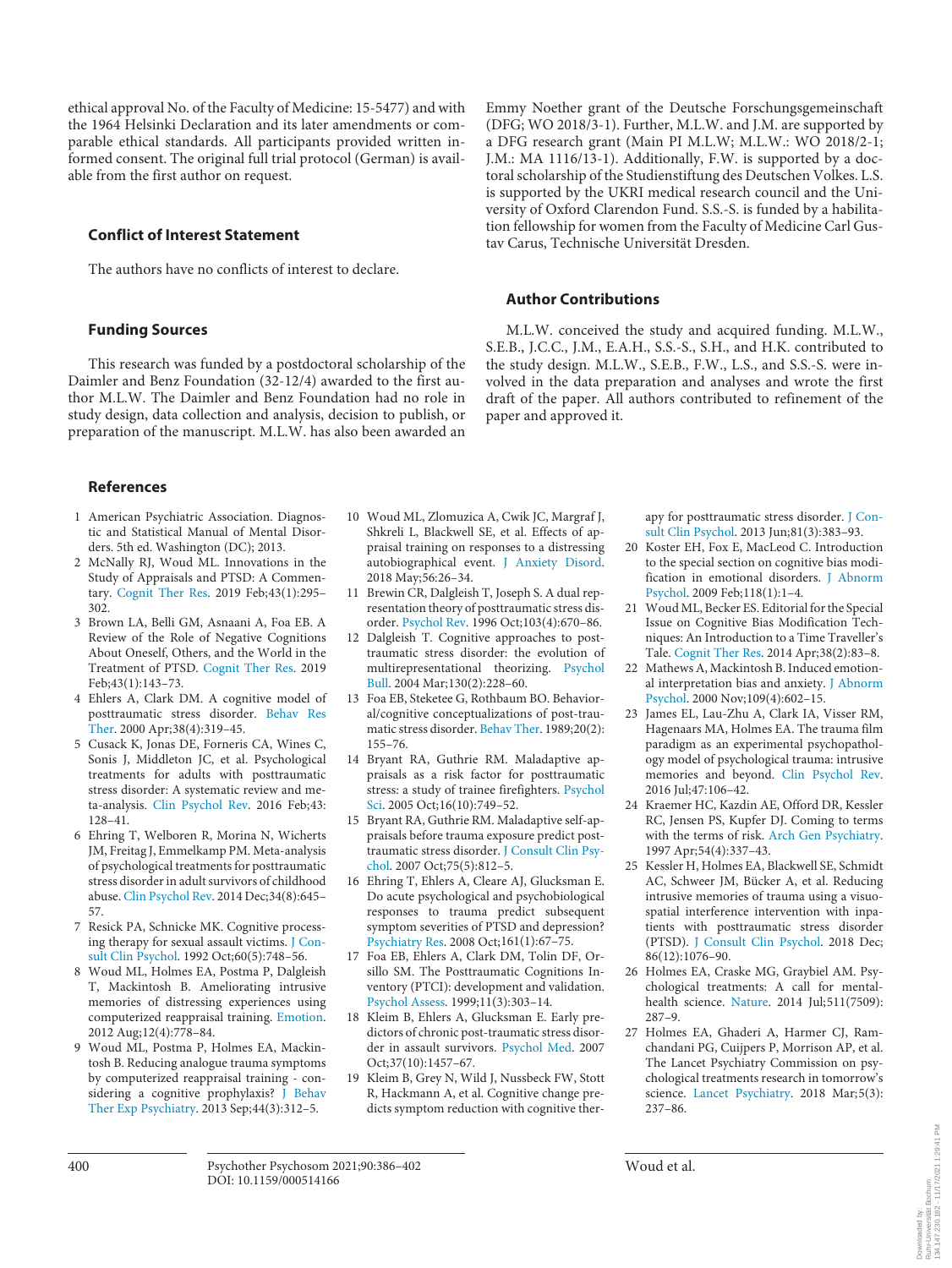- [28](#page-1-13) Pervanidou P, Chrousos GP. Neuroendocrinology of post-traumatic stress disorder. In: Progress in brain research. Netherlands; 2010. p. 149–60. Available from: https://linkinghub. elsevier.com/retrieve/pii/S0079612310820059 .
- [29](#page-1-13) Yehuda R, Hoge CW, McFarlane AC, Vermetten E, Lanius RA, Nievergelt CM, et al. Post-traumatic stress disorder. [Nat Rev Dis](https://www.karger.com/Article/FullText/514166?ref=29#ref29) [Primers.](https://www.karger.com/Article/FullText/514166?ref=29#ref29) 2015 Oct;1(1):15057.
- [30](#page-1-14) Stalder T, Kirschbaum C. Cortisol. In: Gellman M, Turner JR, editors. [Encyclopedia of](https://www.karger.com/Article/FullText/514166?ref=30#ref30) [behavioral medicine.](https://www.karger.com/Article/FullText/514166?ref=30#ref30) Heidelberg: Springer; 2013. p. 507–12.
- [31](#page-1-14) Schumacher S, Niemeyer H, Engel S, Cwik JC, Knaevelsrud C. Psychotherapeutic treatment and HPA axis regulation in posttraumatic stress disorder: A systematic review and meta-analysis. [Psychoneuroendocrinology.](https://www.karger.com/Article/FullText/514166?ref=31#ref31) 2018 Dec;98:186–201.
- [32](#page-1-14) Schumacher S, Niemeyer H, Engel S, Cwik JC, Laufer S, Klusmann H, et al. HPA axis regulation in posttraumatic stress disorder: A metaanalysis focusing on potential moderators. [Neurosci Biobehav Rev](https://www.karger.com/Article/FullText/514166?ref=32#ref32). 2019 May;100:35–57.
- [33](#page-1-15) Stalder T, Kirschbaum C. Analysis of cortisol in hair—state of the art and future directions. [Brain Behav Immun](https://www.karger.com/Article/FullText/514166?ref=33#ref33). 2012 Oct;26(7):1019– 29.
- [34](#page-1-16) Stalder T, Steudte-Schmiedgen S, Alexander N, Klucken T, Vater A, Wichmann S, et al. Stress-related and basic determinants of hair cortisol in humans: A meta-analysis. [Psycho](https://www.karger.com/Article/FullText/514166?ref=34#ref34)[neuroendocrinology.](https://www.karger.com/Article/FullText/514166?ref=34#ref34) 2017 Mar;77:261–74.
- [35](#page-1-15) Steudte-Schmiedgen S, Kirschbaum C, Alexander N, Stalder T. An integrative model linking traumatization, cortisol dysregulation and posttraumatic stress disorder: insight from recent hair cortisol findings. [Neurosci](https://www.karger.com/Article/FullText/514166?ref=35#ref35) [Biobehav Rev](https://www.karger.com/Article/FullText/514166?ref=35#ref35). 2016 Oct;69:124–35.
- [36](#page-1-17) Dettenborn L, Tietze A, Bruckner F, Kirschbaum C. Higher cortisol content in hair among long-term unemployed individuals compared to controls. [Psychoneuroendocri](https://www.karger.com/Article/FullText/514166?ref=36#ref36)[nology.](https://www.karger.com/Article/FullText/514166?ref=36#ref36) 2010 Oct;35(9):1404–9.
- [37](#page-1-18) Steudte S, Kirschbaum C, Gao W, Alexander N, Schönfeld S, Hoyer J, et al. Hair cortisol as a biomarker of traumatization in healthy individuals and posttraumatic stress disorder patients. [Biol Psychiatry.](https://www.karger.com/Article/FullText/514166?ref=37#ref37) 2013 Nov;74(9): 639–46.
- [38](#page-1-19) White LO, Ising M, von Klitzing K, Sierau S, Michel A, Klein AM, et al. Reduced hair cortisol after maltreatment mediates externalizing symptoms in middle childhood and adolescence. [J Child Psychol Psychiatry](https://www.karger.com/Article/FullText/514166?ref=38#ref38). 2017 Sep;58(9):998–1007.
- [39](#page-2-0) Woud ML, Blackwell SE, Cwik JC, Margraf J, Holmes EA, Steudte-Schmiedgen S, et al. Augmenting inpatient treatment for posttraumatic stress disorder with a computerised cognitive bias modification procedure targeting appraisals (CBM-App): protocol for a randomised controlled trial. [BMJ Open.](https://www.karger.com/Article/FullText/514166?ref=39#ref39) 2018 Jun;8(6):e019964.
- [40](#page-2-1) Calkins AW, McMorran KE, Siegle GJ, Otto MW. The Effects of Computerized Cognitive Control Training on Community Adults with Depressed Mood. [Behav Cogn Psychother.](https://www.karger.com/Article/FullText/514166?ref=40#ref40) 2015 Sep;43(5):578–89.
- Kazdin AE. [Research Design in Clinical Psy](https://www.karger.com/Article/FullText/514166?ref=41#ref41)[chology.](https://www.karger.com/Article/FullText/514166?ref=41#ref41) 4th ed. London, UK: Pearson; 2002. 664 pp.
- [42](#page-2-2) Guidi J, Brakemeier EL, Bockting CL, Cosci F, Cuijpers P, Jarrett RB, et al. Methodological Recommendations for Trials of Psychological Interventions. [Psychother Psychosom](https://www.karger.com/Article/FullText/514166?ref=42#ref42). 2018; 87(5):276–84.
- [43](#page-2-3) Zipfel S, Junne F, Giel KE. Measuring Success in Psychotherapy Trials: The Challenge of Choosing the Adequate Control Condition. [Psychother Psychosom](https://www.karger.com/Article/FullText/514166?ref=43#ref43). 2020;89(4):195–9.
- [44](#page-3-0) Woud ML, Cwik JC, de Kleine RA, Blackwell SE, Würtz F, Margraf J. Assessing Trauma-Related Appraisals by Means of a Scenario-Based Approach. [Cognit Ther Res.](https://www.karger.com/Article/FullText/514166?ref=44#ref44) 2019 Feb; 43(1):185–98.
- [45](#page-2-4) Weathers FW, Litz BT, Keane TM, Palmieri PA, Marx BP, Schnurr PP. The ptsd checklist for DSM-5 (pcl-5). Scale available from Natl Cent PTSD www.ptsd.va.gov. 2013;10.
- [46](#page-2-4) Krüger-Gottschalk A, Knaevelsrud C, Rau H, Dyer A, Schäfer I, Schellong J, et al. The German version of the Posttraumatic Stress Disorder Checklist for DSM-5 (PCL-5): psychometric properties and diagnostic utility. [BMC](https://www.karger.com/Article/FullText/514166?ref=46#ref46) [Psychiatry](https://www.karger.com/Article/FullText/514166?ref=46#ref46). 2017 Nov;17(1):379.
- [47](#page-2-5) Hallion LS, Ruscio AM. A meta-analysis of the effect of cognitive bias modification on anxiety and depression. [Psychol Bull](https://www.karger.com/Article/FullText/514166?ref=47#ref47). 2011 Nov;137(6):940-58.
- [48](#page-2-6) Weathers FW, Blake DD, Schnurr PP, et al. The Clinician-Administered PTSD Scale for DSM-5 (CAPS-5). [Assessment] Available from: www.ptsd.va.gov. 2013;6.
- [49](#page-2-6) Cwik JC, Woud ML, Schnyder U. German Versions of the Clinician-Administered PTSD Scale for DSM-5 (CAPS-5). Available from: www.kli.psy.ruhr-uni-bochum.de. 2020.
- [50](#page-3-1) de Kleine RA, Woud ML, Ferentzi H, Hendriks GJ, Broekman TG, Becker ES, et al. Appraisal-based cognitive bias modification in patients with posttraumatic stress disorder: a randomised clinical trial. [Eur J Psychotrau-](https://www.karger.com/Article/FullText/514166?ref=50#ref50)
- [matol.](https://www.karger.com/Article/FullText/514166?ref=50#ref50) 2019 Jul;10(1):1625690.<br>Ehlers A. Posttraumatis [51](#page-3-2) Ehlers A. [Posttraumatische belas](https://www.karger.com/Article/FullText/514166?ref=51#ref51)[tungsstörung](https://www.karger.com/Article/FullText/514166?ref=51#ref51). Hogrefe Göttingen; 1999.
- [52](#page-4-0) Gao W, Stalder T, Foley P, Rauh M, Deng H, Kirschbaum C. Quantitative analysis of steroid hormones in human hair using a column-switching LC-APCI-MS/MS assay. [J](https://www.karger.com/Article/FullText/514166?ref=52#ref52) [Chromatogr B Analyt Technol Biomed Life](https://www.karger.com/Article/FullText/514166?ref=52#ref52) [Sci](https://www.karger.com/Article/FullText/514166?ref=52#ref52). 2013 Jun;928:1–8.
- [53](#page-4-1) Wennig R. Potential problems with the interpretation of hair analysis results. [Forensic Sci](https://www.karger.com/Article/FullText/514166?ref=53#ref53) [Int](https://www.karger.com/Article/FullText/514166?ref=53#ref53). 2000 Jan;107(1-3):5–12.
- [54](#page-4-2) Devilly GJ, Borkovec TD. Psychometric properties of the credibility/expectancy questionnaire. [J Behav Ther Exp Psychiatry.](https://www.karger.com/Article/FullText/514166?ref=54#ref54) 2000 Jun; 31(2):73–86.
- [55](#page-4-2) Riecke J, Holzapfel S, Rief W, Glombiewski JA. Evaluation and implementation of graded in vivo exposure for chronic low back pain in a German outpatient setting: a study protocol of a randomized controlled trial. [Trials.](https://www.karger.com/Article/FullText/514166?ref=55#ref55) 2013 Jul;14(1):203.
- [56](#page-4-3) Jacobson NS, Truax P. Clinical significance: a statistical approach to defining meaningful change in psychotherapy research. [J Consult](https://www.karger.com/Article/FullText/514166?ref=56#ref56)  [Clin Psychol.](https://www.karger.com/Article/FullText/514166?ref=56#ref56) 1991 Feb;59(1):12–9.
- [57](#page-4-4) Pinheiro J, Bates D, DebRoy S, Sarkar D, et al nlme: Linear and Nonlinear Mixed Effects Models. 2020. Available from: https://cran.rproject.org/package=nlme.
- [58](#page-4-5) Kelley K. MBESS: The MBESS R Package. 2020. Available from: https://cran.r-project. org/package=MBESS.
- [59](#page-4-6) Revelle W. psych: Procedures for Psychological, Psychometric, and Personality Research. Evanston, Illinois: Northwestern University; 2019. Available from: https://cran.r-project. org/package=psych.
- [60](#page-4-7) Guzman V, Kenny RA, Feeney J. The impact of glucocorticoid medication use on hair cortisol and cortisone in older adults: Data from the Irish Longitudinal Study on Ageing. [Psy](https://www.karger.com/Article/FullText/514166?ref=60#ref60)[choneuroendocrinology.](https://www.karger.com/Article/FullText/514166?ref=60#ref60) 2020 Aug; 118: 104701.
- [61](#page-7-0) Corp IB. IBM SPSS Statistics for Windows. Armonk (NY): IBM Corp.; 2017.
- [62](#page-7-1) Hayes AF. Introduction to Mediation, Moderation, and Conditional Process Analysis. 2nd ed. New York (NY): Guilford Press; 2017. p. 692.
- [63](#page-11-0) Kraemer HC, Wilson GT, Fairburn CG, Agras WS. Mediators and moderators of treatment effects in randomized clinical trials. [Arch Gen Psychiatry.](https://www.karger.com/Article/FullText/514166?ref=63#ref63) 2002 Oct;59(10):877– 83.
- [64](#page-11-1) Schartau PE, Dalgleish T, Dunn BD. Seeing the bigger picture: training in perspective broadening reduces self-reported affect and psychophysiological response to distressing films and autobiographical memories. [J Ab](https://www.karger.com/Article/FullText/514166?ref=64#ref64)[norm Psychol.](https://www.karger.com/Article/FullText/514166?ref=64#ref64) 2009 Feb;118(1):15–27.
- 65 Cheung J, Bryant RA. The impact of appraisals on intrusive memories. [J Behav Ther Exp](https://www.karger.com/Article/FullText/514166?ref=65#ref65)  [Psychiatry](https://www.karger.com/Article/FullText/514166?ref=65#ref65). 2017 Mar;54:108–11.
- [66](#page-11-1) Nickerson A, Garber B, Liddell BJ, Litz BT, Hofmann SG, Asnaani A, et al. Impact of Cognitive Reappraisal on Negative Affect, Heart Rate, and Intrusive Memories in Traumatized Refugees. [Clin Psychol Sci](https://www.karger.com/Article/FullText/514166?ref=66#ref66). 2017 May;5(3):497–512.
- [67](#page-11-2) Lang TJ, Moulds ML, Holmes EA. Reducing depressive intrusions via a computerized cognitive bias modification of appraisals task: developing a cognitive vaccine. [Behav Res Ther.](https://www.karger.com/Article/FullText/514166?ref=67#ref67) 2009 Feb;47(2):139–45.
- [68](#page-11-2) Newby JM, Lang T, Werner-Seidler A, Holmes E, Moulds ML. Alleviating distressing intrusive memories in depression: a comparison between computerised cognitive bias modification and cognitive behavioural education. [Behav Res Ther](https://www.karger.com/Article/FullText/514166?ref=68#ref68). 2014 May;56(1):60–7.